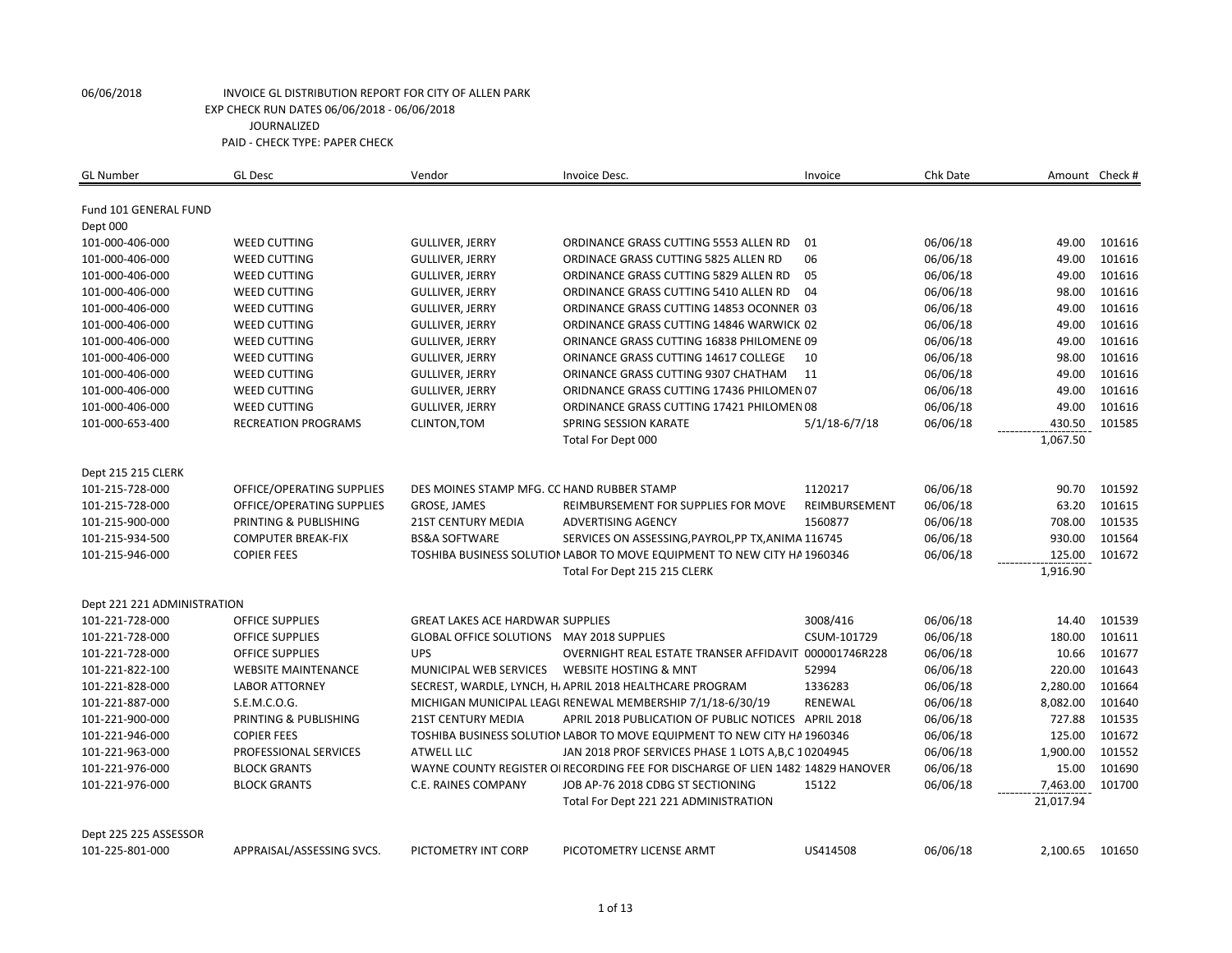| <b>GL Number</b>       | <b>GL Desc</b>                                                                     | Vendor                                                | Invoice Desc.                                                                                             | Invoice     | Chk Date | Amount    | Check # |
|------------------------|------------------------------------------------------------------------------------|-------------------------------------------------------|-----------------------------------------------------------------------------------------------------------|-------------|----------|-----------|---------|
| 101-225-801-000        | APPRAISAL/ASSESSING SVCS.                                                          | PICTOMETRY INT CORP                                   | PICOTOMETRY CONNECT THRU 6/7/2022                                                                         | US414507    | 06/06/18 | 4,950.00  | 101650  |
| 101-225-801-000        | APPRAISAL/ASSESSING SVCS.                                                          | PICTOMETRY INT CORP                                   | PICOTOMETRY 1ST ANNIVERSARY PAYMENT                                                                       | US414510    | 06/06/18 | 2,100.67  | 101650  |
| 101-225-801-000        | APPRAISAL/ASSESSING SVCS.                                                          | PICTOMETRY INT CORP                                   | PICOTOMETRY 2ND ANNIVERSARY PAYMENT                                                                       | US414512    | 06/06/18 | 2,100.68  | 101650  |
| 101-225-802-100        | BS&A - COMPUTER SOFTWARE M/ BS&A SOFTWARE                                          |                                                       | SERVICES ON ASSESSING, PAYROL, PP TX, ANIMA 116745                                                        |             | 06/06/18 | 3,512.00  | 101564  |
| 101-225-963-000        | PROFESSIONAL SERVICES                                                              |                                                       | COSTAR REALITY INFORMATI(JUNE 2018 ASSESSING PAYMENT                                                      | 106651658-1 | 06/06/18 | 412.77    | 101588  |
| 101-225-963-000        | PROFESSIONAL SERVICES                                                              | <b>FUOCO ANTHONY</b>                                  | JUNE 2018 ASSESSING CONSULTANT FEE                                                                        | AP-06-01-18 | 06/06/18 | 7,083.34  | 101607  |
|                        |                                                                                    |                                                       | Total For Dept 225 225 ASSESSOR                                                                           |             |          | 22,260.11 |         |
| Dept 230 230 FINANCE   |                                                                                    |                                                       |                                                                                                           |             |          |           |         |
| 101-230-934-500        | <b>COMPUTER BREAK-FIX</b>                                                          | <b>BS&amp;A SOFTWARE</b>                              | SERVICES ON ASSESSING, PAYROL, PP TX, ANIMA 116745                                                        |             | 06/06/18 | 2,572.00  | 101564  |
|                        |                                                                                    |                                                       | Total For Dept 230 230 FINANCE                                                                            |             |          | 2,572.00  |         |
| Dept 253 253 TREASURER |                                                                                    |                                                       |                                                                                                           |             |          |           |         |
| 101-253-728-000        | <b>OFFICE SUPPLIES</b>                                                             | CADY, ROBERT                                          | REIMBURSEMENT FOR TREASURERS SCANNER REIMBURSEMENT                                                        |             | 06/06/18 | 86.90     | 101567  |
| 101-253-728-000        | <b>OFFICE SUPPLIES</b>                                                             |                                                       | DES MOINES STAMP MFG. CC SUPPLIES FOR ADMINISTRATION                                                      | 1116107     | 06/06/18 | 32.40     | 101592  |
| 101-253-728-000        | <b>OFFICE SUPPLIES</b>                                                             | PITNEY-BOWES                                          | SUPPLIES FOR STAMP MACHINE                                                                                | 1007200102  | 06/06/18 | 104.97    | 101651  |
| 101-253-730-000        | <b>GENERAL POSTAGE</b>                                                             | POSTMASTER                                            | SUMMER 2018 TAX BILL MAILING                                                                              | PERMIT#5    | 06/06/18 | 4,000.00  | 101652  |
| 101-253-962-000        | <b>MISCELLANEOUS</b>                                                               | ARMSTRONG, MAUREEN                                    | REIMBURSEMENT ON MILEAGE 2/1/18-5/3/18 REIMBURSEMENT                                                      |             | 06/06/18 | 77.58     | 101550  |
| 101-253-985-000        | <b>CAPITAL LEASE</b>                                                               | MARXMODA PT DETROIT                                   | FURNITURE FOR NEW CITY HALL FRONT DESK QUOTE 44561                                                        |             | 06/06/18 | 820.00    | 101633  |
| 101-253-985-000        | <b>CAPITAL LEASE</b>                                                               | PITNEY-BOWES                                          | LETTER OPENER SERVICES 3/9/18-6/8/18                                                                      | 3306107320  | 06/06/18 | 237.54    | 101651  |
|                        |                                                                                    |                                                       | Total For Dept 253 253 TREASURER                                                                          |             |          | 5,359.39  |         |
| Dept 263 263 CITY HALL |                                                                                    |                                                       |                                                                                                           |             |          |           |         |
| 101-263-853-000        | <b>TELEPHONE</b>                                                                   | <b>COMCAST</b>                                        | ALLEN PARK FIRE HOUSE SERVICES 6/6/-7/5/18 JUNE 2018                                                      |             | 06/06/18 | 254.85    | 101586  |
| 101-263-920-000        | <b>UTILITIES</b>                                                                   | CONSTELLATION                                         | MARCH 2018 GAS SERVICES BG-302830                                                                         | 2326887     | 06/06/18 | 0.00      | 101587  |
| 101-263-920-000        | <b>UTILITIES</b>                                                                   | CONSTELLATION                                         | APRIL 2018 GAS SERVICES BG-302830                                                                         | 2329919     | 06/06/18 | 745.23    | 101587  |
| 101-263-931-000        | <b>BUILDING MAINTENANCE</b>                                                        | <b>GREAT LAKES ACE HARDWAR SUPPLIES CITY HALL</b>     |                                                                                                           | 2998/416    | 06/06/18 | 8.16      | 101539  |
| 101-263-931-000        | <b>BUILDING MAINTENANCE</b>                                                        | <b>GREAT LAKES ACE HARDWAR SUPPLIES NEW CITY HALL</b> |                                                                                                           | 2988/416    | 06/06/18 | 22.79     | 101539  |
| 101-263-931-000        | <b>BUILDING MAINTENANCE</b>                                                        | GREAT LAKES ACE HARDWAR SUPPLIES NEW CITY HALL        |                                                                                                           | 2979/416    | 06/06/18 | 17.36     | 101539  |
| 101-263-931-000        | <b>BUILDING MAINTENANCE</b>                                                        |                                                       | GEE & MISSLER HEATING & A FURNISH & INSTALL TRANE TRACER AUTOMATI GM18-AP                                 |             | 06/06/18 | 25,775.00 | 101608  |
| 101-263-931-000        | <b>BUILDING MAINTENANCE</b>                                                        | <b>VETERANS CLEANING</b>                              | APRIL 2018 DPW CLEANING SERVICES                                                                          | 18-2604     | 06/06/18 | 600.00    | 101682  |
| 101-263-931-000        | <b>BUILDING MAINTENANCE</b>                                                        | <b>VETERANS CLEANING</b>                              | APRIL 2018 CITY HALL CLEANING SERVICES                                                                    | 18-1004     | 06/06/18 | 1,853.69  | 101682  |
| 101-263-931-000        | <b>BUILDING MAINTENANCE</b>                                                        | C.E. RAINES COMPANY                                   | JOB AP-02 PROPERTY SPLIT OLD CITY HALL                                                                    | 15105       | 06/06/18 | 1,404.00  | 101700  |
| 101-263-985-000        |                                                                                    |                                                       | CAPITAL OUTLAY-BUILDING LEASE ALLEN PARK IND LIMITED PAF ELECTRICAL SERVICES 2/28/18-3/29/18 METER 859758 |             | 06/06/18 | 2,832.09  | 101547  |
| 101-263-985-000        |                                                                                    |                                                       | CAPITAL OUTLAY-BUILDING LEASE ALLEN PARK IND LIMITED PAF ELECTRICAL SERVICES 2/28/18-3/29/18 METER 859759 |             | 06/06/18 | 27.91     | 101547  |
| 101-263-985-000        | CAPITAL OUTLAY-BUILDING LEASE ALLEN PARK IND LIMITED PAF MAY 2018 CITY HALL RENTAL |                                                       |                                                                                                           | MAY 2018    | 06/06/18 | 22,417.10 | 101547  |
| 101-263-985-000        | CAPITAL OUTLAY-BUILDING LEASE SHREDCORP.                                           |                                                       | <b>SHREDDING SERVICES</b>                                                                                 | 4070133     | 06/06/18 | 330.00    | 101666  |
| 101-263-985-000        | CAPITAL OUTLAY-BUILDING LEASE SHREDCORP.                                           |                                                       | <b>SHREDDING SERVICES</b>                                                                                 | 4069519     | 06/06/18 | 510.00    | 101666  |
|                        |                                                                                    |                                                       | Total For Dept 263 263 CITY HALL                                                                          |             |          | 56,798.18 |         |

Dept 305 305 POLICE DEPARTMENT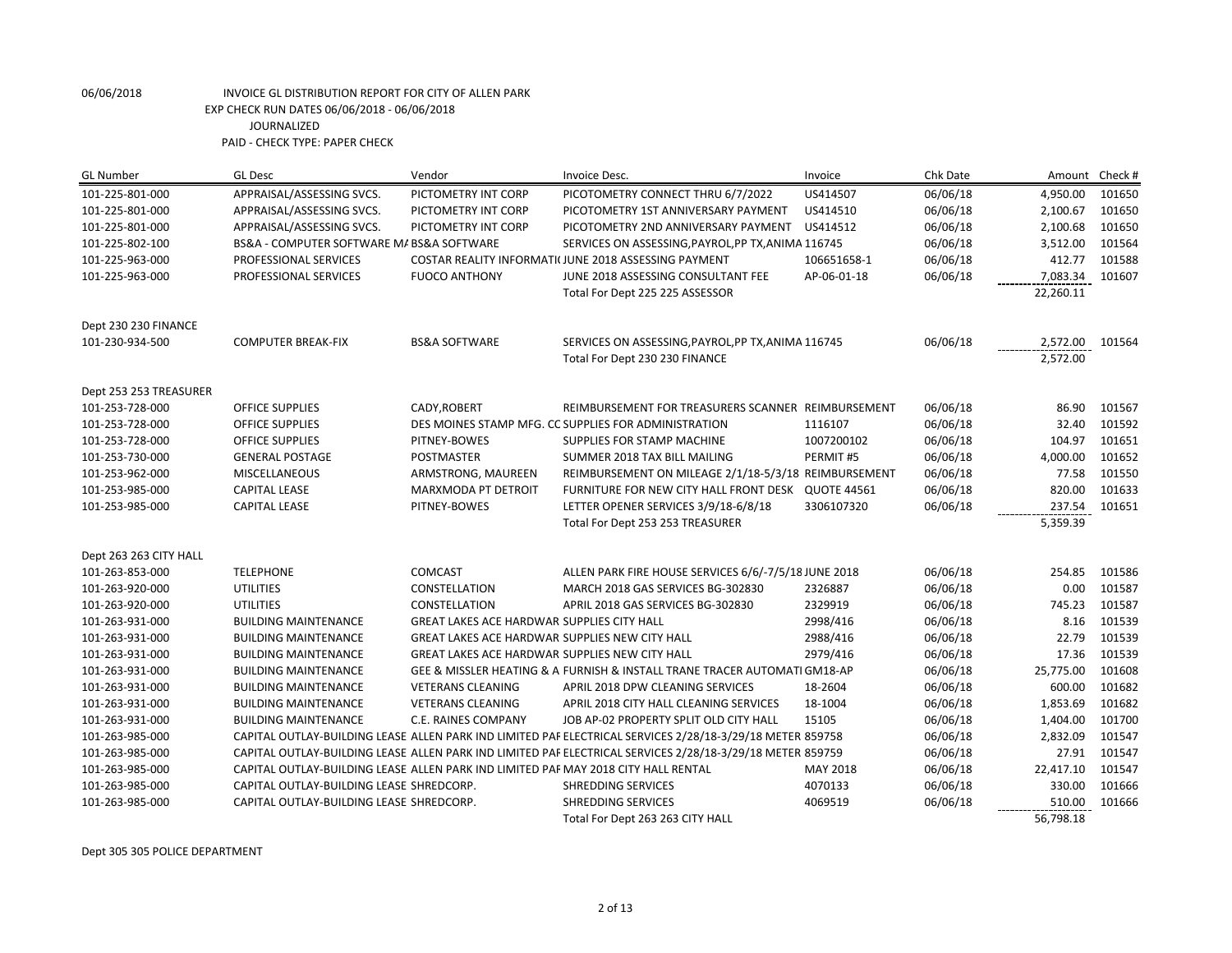| <b>GL Number</b>             | <b>GL Desc</b>                  | Vendor                                            | Invoice Desc.                                                            | Invoice            | Chk Date | Amount    | Check # |
|------------------------------|---------------------------------|---------------------------------------------------|--------------------------------------------------------------------------|--------------------|----------|-----------|---------|
| 101-305-728-000              | <b>OFFICE SUPPLIES</b>          | ASADOORIAN FAMILY PRINT SUPPLIES POLICE DEPT      |                                                                          | 14788              | 06/06/18 | 372.00    | 101551  |
| 101-305-728-000              | <b>OFFICE SUPPLIES</b>          | ASADOORIAN FAMILY PRINT SUPPLIES POLICE DEPT      |                                                                          | 14786              | 06/06/18 | 193.00    | 101551  |
| 101-305-728-000              | <b>OFFICE SUPPLIES</b>          | <b>FEDEX</b>                                      | SHIPPING COST POLICE DEPT                                                | 2434-5709-2        | 06/06/18 | 12.95     | 101606  |
| 101-305-728-000              | <b>OFFICE SUPPLIES</b>          | GLOBAL OFFICE SOLUTIONS MAY 2018 SUPPLIES         |                                                                          | CSUM-101729        | 06/06/18 | 331.32    | 101611  |
| 101-305-729-000              | K-9 SUPPLIES                    | AAA PET SERVICES                                  | BOARDING FOR PHANTOM 5/25-5/29/18                                        | 4317               | 06/06/18 | 100.00    | 101537  |
| 101-305-729-000              | <b>K-9 SUPPLIES</b>             | PET SUPPLIES PLUS                                 | <b>K-9 SUPPLIES</b>                                                      | 40843              | 06/06/18 | 71.32     | 101649  |
| 101-305-757-000              | <b>OPERATING SUPPLIES</b>       | GREAT LAKES ACE HARDWAR SUPPLIES                  |                                                                          | 2995/416           | 06/06/18 | 12.34     | 101539  |
| 101-305-757-000              | <b>OPERATING SUPPLIES</b>       | GREAT LAKES ACE HARDWAR SUPPLIES POLICE DEPT      |                                                                          | 3011/416           | 06/06/18 | 15.90     | 101539  |
| 101-305-761-000              | PRISONER BOARD                  | <b>STATE OF MICHIGAN</b>                          | SEX OFFENDER REGISTRATION FEES                                           | 551-514418         | 06/06/18 | 60.00     | 101558  |
| 101-305-805-000              | <b>VEHICLE TOWING</b>           | <b>CITY TOWING</b>                                | 45 VEHICLES TOWED, 7 PERSONAL PROPERTY                                   | 5/16/18-5/31/18    | 06/06/18 | 7,610.00  | 101583  |
| 101-305-805-000              | <b>VEHICLE TOWING</b>           | <b>CITY TOWING</b>                                | 58 VEHICLES TOWED 14 PERSONAL                                            | $5/1/18 - 5/15/18$ | 06/06/18 | 8,800.00  | 101583  |
| 101-305-853-000              | <b>TELEPHONE</b>                | AMERICAN MESSAGING                                | CHAPLAIN PAGER 5/15/18-6/14/18                                           | Z1319539SE         | 06/06/18 | 14.91     | 101548  |
| 101-305-853-000              | <b>TELEPHONE</b>                | <b>VERIZON WIRELESS</b>                           | POLICE SERVICES 4/11/18-5/10/18                                          | 9807044615         | 06/06/18 | 684.18    | 101680  |
| 101-305-931-000              | <b>BUILDING MAINTENANCE</b>     | A & B LOCKSMITH                                   | <b>SUPPLIES FOR POLICE DEPT</b>                                          | 83330              | 06/06/18 | 170.00    | 101536  |
| 101-305-931-000              | <b>BUILDING MAINTENANCE</b>     |                                                   | ADVANTAGE PEST CONTROL APRIL 2018 INSECT INSPECTION                      | <b>APRIL 2018</b>  | 06/06/18 | 300.00    | 101545  |
| 101-305-939-000              | <b>VEHICLE MAINTENANCE</b>      | CLASSIC AUTO WASH INC.                            | APRIL 2018 WASHING SERVICES                                              | 1773               | 06/06/18 | 222.30    | 101584  |
| 101-305-943-000              | <b>EQUIPMENT RENTAL</b>         |                                                   | TOSHIBA BUSINESS SOLUTION LABOR TO MOVE EQUIPMENT TO NEW CITY HA 1960346 |                    | 06/06/18 | 125.00    | 101672  |
| 101-305-960-000              | <b>EDUCATION &amp; TRAINING</b> |                                                   | PRINCE CONFERENCE CENTEF REIMBURSEMENT EXPENSE RELATED TO TRAIN 83839    |                    | 06/06/18 | 281.22    | 101653  |
| 101-305-961-000              | POL. TRAIN-ACT 302 ST. GRANT    |                                                   | MICHIGAN ASSOC. OF CHIEF (WIN 18 CONFERENCE CHIEF WILKEWITZ              | 200003583          | 06/06/18 | 280.00    | 101637  |
|                              |                                 |                                                   | Total For Dept 305 305 POLICE DEPARTMENT                                 |                    |          | 19,656.44 |         |
|                              |                                 |                                                   |                                                                          |                    |          |           |         |
| Dept 340 340 FIRE DEPARTMENT |                                 |                                                   |                                                                          |                    |          |           |         |
| 101-340-728-000              | <b>OFFICE SUPPLIES</b>          | ASADOORIAN FAMILY PRINT OFFICE SUPPLIES           |                                                                          | 14787              | 06/06/18 | 91.00     | 101551  |
| 101-340-728-000              | <b>OFFICE SUPPLIES</b>          | GLOBAL OFFICE SOLUTIONS MAY 2018 SUPPLIES         |                                                                          | CSUM-101729        | 06/06/18 | 75.16     | 101611  |
| 101-340-728-000              | <b>OFFICE SUPPLIES</b>          | PETTY CASH - FIRE                                 | PETTY CASH REIMBURSEMENTS                                                | FIRE 5/30/18       | 06/06/18 | 81.14     | 101648  |
| 101-340-757-000              | OPERATING SUPPLIES              | <b>GREAT LAKES ACE HARDWAR RET ON SUPPLIES</b>    |                                                                          | 3040/416           | 06/06/18 | (24.69)   | 101539  |
| 101-340-757-000              | <b>OPERATING SUPPLIES</b>       | <b>GREAT LAKES ACE HARDWAR SUPPLIES</b>           |                                                                          | 3039/416           | 06/06/18 | 56.98     | 101539  |
| 101-340-757-000              | <b>OPERATING SUPPLIES</b>       | <b>GREAT LAKES ACE HARDWAR SUPPLIES FIRE DEPT</b> |                                                                          | 3041/416           | 06/06/18 | 44.41     | 101539  |
| 101-340-757-000              | <b>OPERATING SUPPLIES</b>       |                                                   | NETWORK SERVICES COMPAI OPERATING SUPPLIES FIRE DEPT                     | 6520265-00         | 06/06/18 | 42.30     | 101644  |
| 101-340-757-000              | <b>OPERATING SUPPLIES</b>       | PETTY CASH - FIRE                                 | PETTY CASH REIMBURSEMENTS                                                | FIRE 5/30/18       | 06/06/18 | 84.78     | 101648  |
| 101-340-757-000              | <b>OPERATING SUPPLIES</b>       | <b>SAM'S CLUB DIRECT</b>                          | PURCHASES 4/24/18-4/25/18                                                | 4/24/18-4/25/18    | 06/06/18 | 107.42    | 101659  |
| 101-340-757-000              | <b>OPERATING SUPPLIES</b>       | <b>VST CHEMICAL CORP</b>                          | <b>OPERATING SUPPLIES</b>                                                | 00007263           | 06/06/18 | 2,492.50  | 101685  |
| 101-340-757-500              | <b>RESCUE SUPPLIES</b>          | J & B MEDICAL SUPPLY, INC. RESCUE SUPPLIES        |                                                                          | 4447859            | 06/06/18 | 33.97     | 101627  |
| 101-340-805-000              | AMBULANCE BILLING               | ACCUMED BILLING INC.                              | <b>MAY 2018 BILLING SERVICES</b>                                         | 19237              | 06/06/18 | 6,475.29  | 101538  |
| 101-340-805-000              | AMBULANCE BILLING               | ROGERS, KELLY                                     | REFUND FOR OVERPMT ON AMBULANCE SERVI REFUND                             |                    | 06/06/18 | 45.00     | 101657  |
| 101-340-853-000              | <b>TELEPHONE</b>                |                                                   | DOUGLASS SAFETY SYSTEMS EQUIPMENT MAINTENANCE                            | 42548              | 06/06/18 | 530.08    | 101598  |
| 101-340-853-000              | <b>TELEPHONE</b>                | <b>VERIZON WIRELESS</b>                           | FIRE PHONE SERVICES 4/11/18-5/10/18                                      | 9806954113         | 06/06/18 | 96.04     | 101679  |
| 101-340-853-000              | <b>TELEPHONE</b>                | AT&T                                              |                                                                          | 313928637705       | 06/06/18 | 164.06    | 101695  |
| 101-340-920-000              | <b>UTILITIES</b>                | CONSTELLATION                                     | APRIL 2018 GAS SERVICES BG-218249                                        | 2320681            | 06/06/18 | 412.74    | 101587  |
| 101-340-931-000              | <b>BUILDING MAINTENANCE</b>     | <b>GREAT LAKES ACE HARDWAR SUPPLIES FIRE DEPT</b> |                                                                          | 3051/416           | 06/06/18 | 21.30     | 101539  |
| 101-340-931-000              | <b>BUILDING MAINTENANCE</b>     | GEE & MISSLER HEATING & A BUILDING MAINTENANCE    |                                                                          | 47367              | 06/06/18 | 350.00    | 101608  |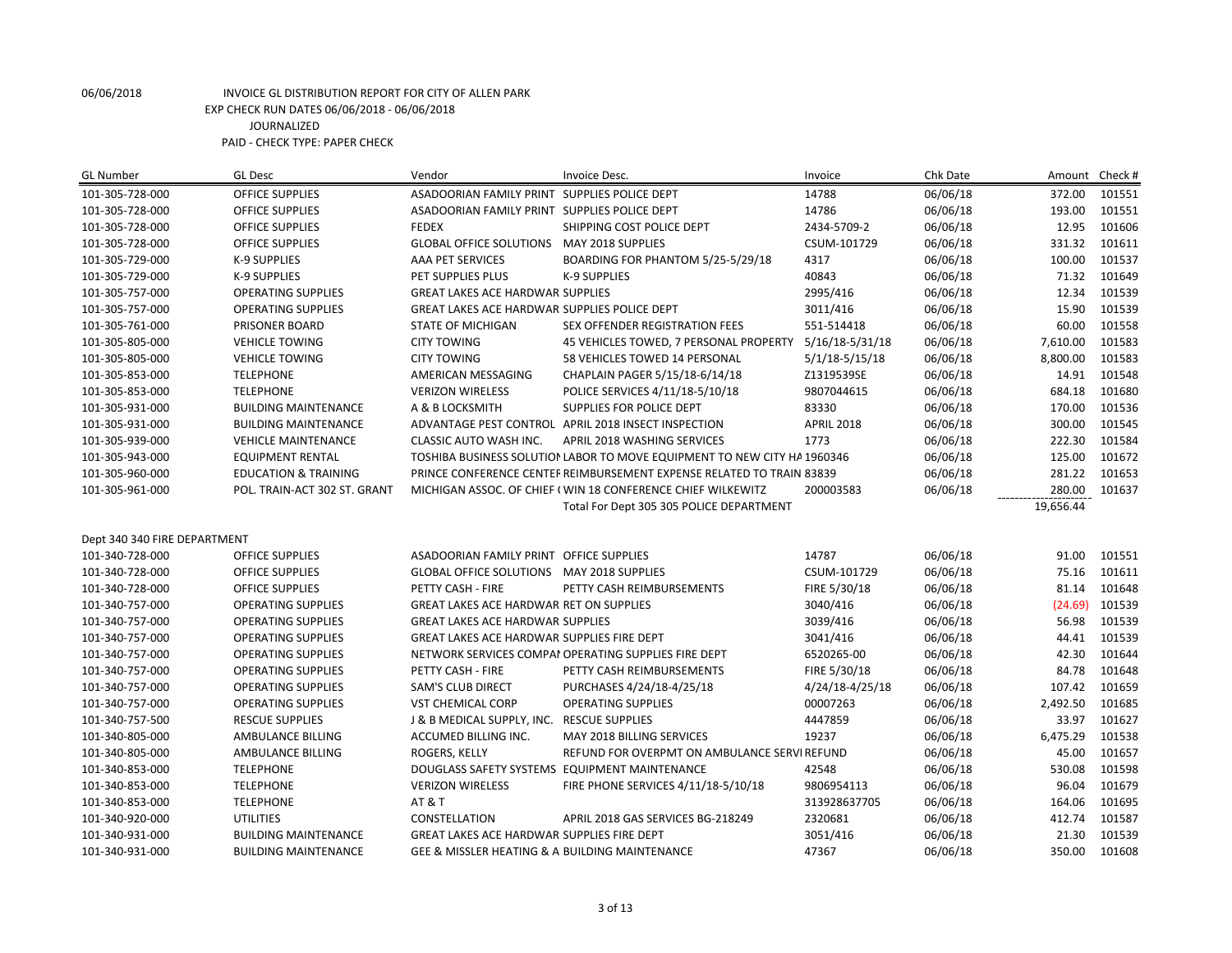| <b>GL Number</b>                          | <b>GL Desc</b>                  | Vendor                                            | Invoice Desc.                                                           | Invoice           | Chk Date | Amount    | Check # |
|-------------------------------------------|---------------------------------|---------------------------------------------------|-------------------------------------------------------------------------|-------------------|----------|-----------|---------|
| 101-340-934-000                           | <b>EQUIPMENT MAINTENANCE</b>    | PETTY CASH - FIRE                                 | PETTY CASH REIMBURSEMENTS                                               | FIRE 5/30/18      | 06/06/18 | 35.07     | 101648  |
| 101-340-939-000                           | <b>VEHICLE MAINTENANCE</b>      |                                                   | BAKER'S GAS & WELDING SUI CYLINDER RENTAL INVOICE APRIL 2018            | 09182835          | 06/06/18 | 24.69     | 101555  |
| 101-340-939-000                           | <b>VEHICLE MAINTENANCE</b>      | <b>GLENDALE AUTO VALUE</b>                        | <b>PARTS</b>                                                            | 359-142798        | 06/06/18 | 113.78    | 101609  |
| 101-340-939-000                           | <b>VEHICLE MAINTENANCE</b>      | INTERSTATE BATTERY OF SE IN SUPPLIES              |                                                                         | 60088242          | 06/06/18 | 745.32    | 101626  |
| 101-340-939-000                           | <b>VEHICLE MAINTENANCE</b>      | PETTY CASH - FIRE                                 | PETTY CASH REIMBURSEMENTS                                               | FIRE 5/30/18      | 06/06/18 | 5.24      | 101648  |
| 101-340-958-000                           | <b>MEMBERSHIP &amp; DUES</b>    | PEACE, GRANT                                      | REIMBURSEMENT PARAMEDIC LIC RENEWAL                                     | REIMBURSEMENT     | 06/06/18 | 25.00     | 101647  |
| 101-340-960-000                           | <b>EDUCATION &amp; TRAINING</b> | <b>EDWARD CANN</b>                                | REIMBURSEMENT TRAVEL EXPENSES                                           | REIMBURSEMENT     | 06/06/18 | 18.00     | 101568  |
| 101-340-960-000                           | <b>EDUCATION &amp; TRAINING</b> |                                                   | DOUGLASS SAFETY SYSTEMS TECH CLASS FOR KOLUSK, SPENCER & HUGHES 42598   |                   | 06/06/18 | 360.00    | 101598  |
| 101-340-960-000                           | <b>EDUCATION &amp; TRAINING</b> | HAMILTON, RICHARD                                 | REIMBURSEMENT RELATED TO HAZMAT TRAIN REIMBURSEMENT                     |                   | 06/06/18 | 335.18    | 101623  |
| 101-340-960-000                           | <b>EDUCATION &amp; TRAINING</b> | MCLAURIN, KENNETH                                 | REIMBURSEMENT RELATED TO TRAINING                                       | REIMBURSEMENT     | 06/06/18 | 584.32    | 101634  |
| 101-340-960-000                           | <b>EDUCATION &amp; TRAINING</b> | O'RILEY, JEFF                                     | REIMBURSEMENT ON EXSPENSES RELATED TO REIMBURSEMENT                     |                   | 06/06/18 | 177.54    | 101645  |
| 101-340-960-000                           | <b>EDUCATION &amp; TRAINING</b> | PETTY CASH - FIRE                                 | PETTY CASH REIMBURSEMENTS                                               | FIRE 5/30/18      | 06/06/18 | 31.13     | 101648  |
|                                           |                                 |                                                   | Total For Dept 340 340 FIRE DEPARTMENT                                  |                   |          | 13,634.75 |         |
|                                           |                                 |                                                   |                                                                         |                   |          |           |         |
| Dept 445 445 DEPARTMENT OF PUBLIC SERVICE |                                 |                                                   |                                                                         |                   |          |           |         |
| 101-445-751-000                           | <b>GASOLINE</b>                 |                                                   | H. DOMINE ENTERPRISES, INCREPLACE HOSE ON GASOLINE PUMP                 | 118189            | 06/06/18 | 578.58    | 101624  |
| 101-445-751-000                           | <b>GASOLINE</b>                 | <b>QUICK FUEL</b>                                 | <b>FUEL FOR PATROL VEHICLES</b>                                         | 1616417           | 06/06/18 | 128.77    | 101655  |
| 101-445-757-000                           | <b>OPERATING SUPPLIES</b>       | <b>GREAT LAKES ACE HARDWAR SUPPLIES CITY HALL</b> |                                                                         | 3057/416          | 06/06/18 | 18.99     | 101539  |
| 101-445-757-000                           | <b>OPERATING SUPPLIES</b>       | <b>GREAT LAKES ACE HARDWAR SUPPLIES</b>           |                                                                         | 2949/416          | 06/06/18 | 9.49      | 101539  |
| 101-445-757-000                           | <b>OPERATING SUPPLIES</b>       | <b>GREAT LAKES ACE HARDWAR SUPPLIES</b>           |                                                                         | 3002/416          | 06/06/18 | 75.00     | 101539  |
| 101-445-757-000                           | <b>OPERATING SUPPLIES</b>       | BRONER GLOVE DBA BRONER SUPPLIES                  |                                                                         | 249814            | 06/06/18 | 89.32     | 101563  |
| 101-445-757-000                           | <b>OPERATING SUPPLIES</b>       | D & L GARDEN CENTER, INC. SUPPLES                 |                                                                         | 93929             | 06/06/18 | 204.93    | 101698  |
| 101-445-757-000                           | <b>OPERATING SUPPLIES</b>       | D & L GARDEN CENTER, INC. SUPPLIES                |                                                                         | 94002             | 06/06/18 | 78.97     | 101698  |
| 101-445-768-000                           | <b>UNIFORMS</b>                 | CINTAS CORP.                                      | UNIFORM SERVICES GARAGE 4/4/18-4/18/18                                  | <b>APRIL 2018</b> | 06/06/18 | 196.74    | 101581  |
| 101-445-768-000                           | <b>UNIFORMS</b>                 | CINTAS CORP. #0721                                | PUBLIC SERVICES UNIFORM 4/4-4/18/18                                     | <b>APRIL 2018</b> | 06/06/18 | 372.00    | 101582  |
| 101-445-786-000                           | <b>TRAFFIC SUPPLIES</b>         | <b>TRAFFIC SAFETY SHOP</b>                        | SUPPLIES+                                                               | INV000653833      | 06/06/18 | 115.51    | 101673  |
| 101-445-931-000                           | <b>BUILDING MAINTENANCE</b>     | <b>GREAT LAKES ACE HARDWAR SUPPLIES</b>           |                                                                         | 2977/416          | 06/06/18 | 5.28      | 101539  |
| 101-445-931-000                           | <b>BUILDING MAINTENANCE</b>     | <b>HADDIX ELECTRIC</b>                            | DISCONNECT AND MAKE SAFE POWER FROM 2 9131                              |                   | 06/06/18 | 125.00    | 101622  |
| 101-445-931-000                           | <b>BUILDING MAINTENANCE</b>     | <b>SAM'S CLUB DIRECT</b>                          | PURCHASES 4/24/18-4/25/18                                               | 4/24/18-4/25/18   | 06/06/18 | 115.18    | 101659  |
| 101-445-939-000                           | <b>VEHICLE MAINTENANCE</b>      | <b>GREAT LAKES ACE HARDWAR SUPPLIES</b>           |                                                                         | 2999/416          | 06/06/18 | 292.62    | 101539  |
| 101-445-939-000                           | <b>VEHICLE MAINTENANCE</b>      | <b>GREAT LAKES ACE HARDWAR SUPPLIES</b>           |                                                                         | 2975/416          | 06/06/18 | 30.07     | 101539  |
| 101-445-939-000                           | <b>VEHICLE MAINTENANCE</b>      | <b>GREAT LAKES ACE HARDWAR SUPPLIES</b>           |                                                                         | 2959/416          | 06/06/18 | 28.47     | 101539  |
| 101-445-939-000                           | <b>VEHICLE MAINTENANCE</b>      |                                                   | BAKER'S GAS & WELDING SUI CYLINDER RENTAL INVOICE APRIL 2018            | 09182835          | 06/06/18 | 24.69     | 101555  |
| 101-445-939-000                           | <b>VEHICLE MAINTENANCE</b>      | <b>BANDIT INDUSTRIES INC</b>                      | PSO KIT                                                                 | 649617            | 06/06/18 | 785.76    | 101556  |
| 101-445-939-000                           | <b>VEHICLE MAINTENANCE</b>      | <b>GLENDALE AUTO VALUE</b>                        | <b>PARTS</b>                                                            | 359-144008        | 06/06/18 | 28.69     | 101609  |
| 101-445-939-000                           | <b>VEHICLE MAINTENANCE</b>      | <b>GLENDALE AUTO VALUE</b>                        | PARTS FOR 2008 FORD F150 PICKUP                                         | 359-143585        | 06/06/18 | 123.57    | 101609  |
| 101-445-939-000                           | <b>VEHICLE MAINTENANCE</b>      | <b>GLENDALE AUTO VALUE</b>                        | <b>PARTS</b>                                                            | 359-143071        | 06/06/18 | 230.00    | 101609  |
| 101-445-939-000                           | <b>VEHICLE MAINTENANCE</b>      |                                                   | GLOBAL TELEMATIC SOLUTIO MONTHLY FLEET TRACKING SERVICES 5/27/18- 32411 |                   | 06/06/18 | 350.00    | 101612  |
| 101-445-939-000                           | <b>VEHICLE MAINTENANCE</b>      | INTERSTATE BATTERY OF SE IN SUPPLIES              |                                                                         | 60088236          | 06/06/18 | 308.44    | 101626  |
| 101-445-939-000                           | <b>VEHICLE MAINTENANCE</b>      | WILLIAM F. SELL & SON                             | <b>PARTS</b>                                                            | 294314            | 06/06/18 | 135.51    | 101665  |
| 101-445-939-000                           | <b>VEHICLE MAINTENANCE</b>      | TELEVAN SALES, INC.                               | <b>MOTOR REPAIRS</b>                                                    | 37512             | 06/06/18 | 394.40    | 101671  |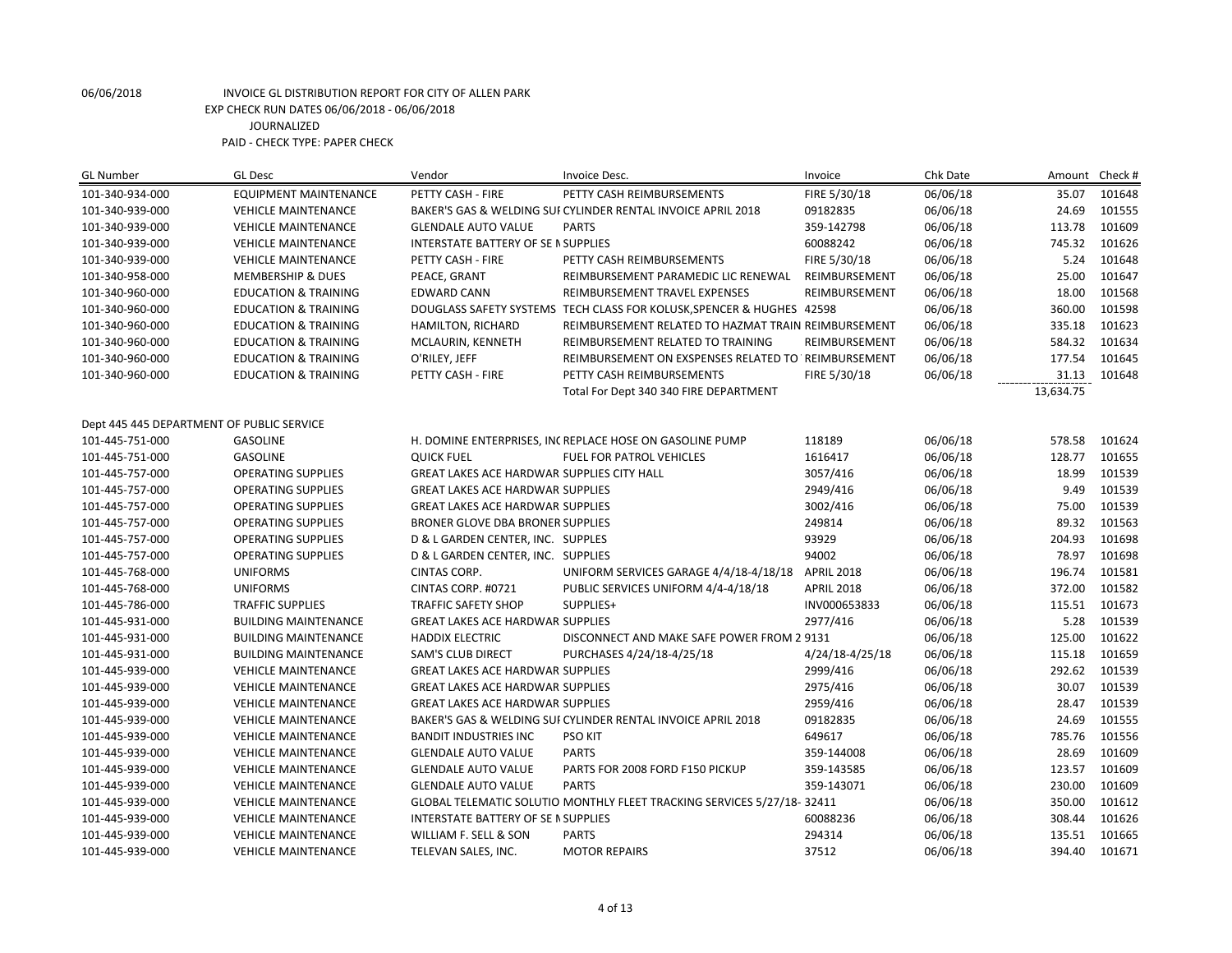| <b>GL Number</b>         | <b>GL Desc</b>                             | Vendor                                            | Invoice Desc.                                                                   | Invoice       | Chk Date |          | Amount Check # |
|--------------------------|--------------------------------------------|---------------------------------------------------|---------------------------------------------------------------------------------|---------------|----------|----------|----------------|
| 101-445-939-000          | <b>VEHICLE MAINTENANCE</b>                 |                                                   | TREDROC TIRE ALLEN PARK 7: CREDIT FOR INV 7360026473 WRG ACCT                   | 7360030119    | 06/06/18 | (69.95)  | 101676         |
| 101-445-939-000          | <b>VEHICLE MAINTENANCE</b>                 |                                                   | TREDROC TIRE ALLEN PARK 7: FRONT END ALIGNMENT - SEE CREDIT                     | 7360026473    | 06/06/18 | 69.95    | 101676         |
| 101-445-939-000          | <b>VEHICLE MAINTENANCE</b>                 | <b>VILLAGE FORD</b>                               | <b>PARTS</b>                                                                    | 312116        | 06/06/18 | 267.85   | 101683         |
| 101-445-939-000          | <b>VEHICLE MAINTENANCE</b>                 | <b>VILLAGE FORD</b>                               | <b>PARTS</b>                                                                    | 316323        | 06/06/18 | 111.54   | 101683         |
| 101-445-939-000          | <b>VEHICLE MAINTENANCE</b>                 | WAYNE LAWN & GARDEN CEI PARTS                     |                                                                                 | 372405        | 06/06/18 | 229.45   | 101687         |
| 101-445-939-000          | <b>VEHICLE MAINTENANCE</b>                 | <b>CERTIFIED LABORATORIES</b>                     | <b>SUPPLIES</b>                                                                 | 3109540       | 06/06/18 | 1,576.44 | 101699         |
|                          |                                            |                                                   | Total For Dept 445 445 DEPARTMENT OF PUBLIC SERVICE                             |               |          | 7,031.26 |                |
| Dept 707 707 PARKS & REC |                                            |                                                   |                                                                                 |               |          |          |                |
| 101-707-751-000          | <b>GASOLINE</b>                            | KAR, KYLE                                         | REIMBURSEMENT ON EXPENSES                                                       | REIMBURSEMENT | 06/06/18 | 195.75   | 101628         |
| 101-707-768-000          | <b>UNIFORMS</b>                            | <b>GRAPHICWEAR</b>                                | SUPPLIES COMMUNITY CENTER                                                       | 2498          | 06/06/18 | 377.00   | 101696         |
| 101-707-783-000          | <b>PARK SUPPLIES</b>                       | <b>GREAT LAKES ACE HARDWAR SUPPLIES</b>           |                                                                                 | 2989/416      | 06/06/18 | 12.89    | 101539         |
| 101-707-784-000          | <b>PARK SERVICES</b>                       | <b>GREAT LAKES ACE HARDWAR SUPPLIES</b>           |                                                                                 | 3060/416      | 06/06/18 | 15.18    | 101539         |
| 101-707-784-000          | <b>PARK SERVICES</b>                       | <b>GREAT LAKES ACE HARDWAR SUPPLIES PARKS</b>     |                                                                                 | 2974/416      | 06/06/18 | 37.04    | 101539         |
| 101-707-784-000          | <b>PARK SERVICES</b>                       |                                                   | GREAT LAKES ACE HARDWAR SUPPLIES FOR PARKS BATHROOM                             | 2969/416      | 06/06/18 | 18.21    | 101539         |
| 101-707-784-000          | <b>PARK SERVICES</b>                       | <b>GREAT LAKES ACE HARDWAR SUPPLIES ALL PARKS</b> |                                                                                 | 2953/416      | 06/06/18 | 46.45    | 101539         |
| 101-707-784-000          | <b>PARK SERVICES</b>                       | <b>GREAT LAKES ACE HARDWAR SUPPLIES</b>           |                                                                                 | 3005/416      | 06/06/18 | 43.48    | 101539         |
| 101-707-784-000          | <b>PARK SERVICES</b>                       | <b>GREAT LAKES ACE HARDWAR SUPPLIES FOR PARKS</b> |                                                                                 | 3032/416      | 06/06/18 | 11.35    | 101539         |
| 101-707-784-000          | <b>PARK SERVICES</b>                       | <b>GREAT LAKES ACE HARDWAR SUPPLIES</b>           |                                                                                 | 3017/416      | 06/06/18 | 22.58    | 101539         |
| 101-707-784-000          | <b>PARK SERVICES</b>                       | <b>GREAT LAKES ACE HARDWAR SUPPLIES</b>           |                                                                                 | 3034/416      | 06/06/18 | 39.18    | 101539         |
| 101-707-784-000          | <b>PARK SERVICES</b>                       |                                                   | GREAT LAKES ACE HARDWAR MILLWARD SOCCER POST                                    | 3031/416      | 06/06/18 | 18.00    | 101539         |
| 101-707-784-000          | <b>PARK SERVICES</b>                       | <b>GREAT LAKES ACE HARDWAR SUPPLIES PARKS</b>     |                                                                                 | 2956/416      | 06/06/18 | 26.28    | 101539         |
| 101-707-784-000          | <b>PARK SERVICES</b>                       | NETWORK SERVICES COMPAI SUPPLIES                  |                                                                                 | 6519358-00    | 06/06/18 | 123.65   | 101644         |
| 101-707-816-000          | PROF. SERV. - OTHER                        |                                                   | TRENDSET COMMUNICATION TSUNAMI CAMERA JUNE 2018 MILLWORK PK 1112                |               | 06/06/18 | 2,000.00 | 101675         |
| 101-707-816-000          | PROF. SERV. - OTHER                        |                                                   | TRENDSET COMMUNICATION TSUNAMI CAMERA CUNNINGHAM PARK                           | 1113          | 06/06/18 | 2,500.00 | 101675         |
| 101-707-934-000          | <b>EQUIPMENT MAINTENANCE</b>               | <b>BADER &amp; SONS CO</b>                        | <b>PARTS</b>                                                                    | 555127        | 06/06/18 | 208.22   | 101553         |
| 101-707-934-000          | <b>EQUIPMENT MAINTENANCE</b>               | <b>BADER &amp; SONS CO</b>                        | <b>ELECTRICAL PARTS</b>                                                         | 557747        | 06/06/18 | 173.00   | 101553         |
| 101-707-934-000          | EQUIPMENT MAINTENANCE                      | <b>BADER &amp; SONS CO</b>                        | <b>PARTS</b>                                                                    | 543202        | 06/06/18 | 46.32    | 101553         |
| 101-707-935-000          | COMPUTER SOFTWARE MAINTEN/ BADER & SONS CO |                                                   | <b>LOAD TRAIL COMMUNITY CENTER</b>                                              | 554796        | 06/06/18 | 465.00   | 101553         |
| 101-707-935-000          |                                            |                                                   | COMPUTER SOFTWARE MAINTEN/ SOUTHERN MICHIGAN INFOR NEW USER SET UP PROG 14944   | 3328          | 06/06/18 | 40.00    | 101668         |
| 101-707-939-000          | <b>VEHICLE MAINTENANCE</b>                 | <b>BADER &amp; SONS CO</b>                        | <b>PARTS</b>                                                                    | 564746        | 06/06/18 | 989.70   | 101553         |
| 101-707-939-000          | <b>VEHICLE MAINTENANCE</b>                 | <b>BADER &amp; SONS CO</b>                        | <b>WARRANTY ON PARTS SALES ORDER</b>                                            | 491155        | 06/06/18 | 0.00     | 101553         |
| 101-707-939-000          | <b>VEHICLE MAINTENANCE</b>                 |                                                   | BAKER'S GAS & WELDING SUI CYLINDER RENTAL INVOICE APRIL 2018                    | 09182835      | 06/06/18 | 24.69    | 101555         |
| 101-707-939-000          | <b>VEHICLE MAINTENANCE</b>                 | WILLIAM F. SELL & SON                             | <b>PARTS</b>                                                                    | 295601        | 06/06/18 | 307.28   | 101665         |
| 101-707-939-000          | <b>VEHICLE MAINTENANCE</b>                 | WILLIAM F. SELL & SON                             | <b>PARTS</b>                                                                    | 293193        | 06/06/18 | 154.30   | 101665         |
| 101-707-939-000          | <b>VEHICLE MAINTENANCE</b>                 |                                                   | TREDROC TIRE ALLEN PARK 7: PARTS CREDITED SEE INVOICE 7360030902 COI 7360030900 |               | 06/06/18 | 0.00     | 101676         |
| 101-707-939-000          | <b>VEHICLE MAINTENANCE</b>                 | TREDROC TIRE ALLEN PARK 7: PARTS HI LO            |                                                                                 | 7360030902    | 06/06/18 | 156.54   | 101676         |
| 101-707-962-000          | MISCELLANEOUS                              | <b>FAST FLYERS</b>                                | <b>SUPPLIES PARKS &amp; REC</b>                                                 | 13931         | 06/06/18 | 770.00   | 101605         |
|                          |                                            |                                                   | Total For Dept 707 707 PARKS & REC                                              |               |          | 8,822.09 |                |

Dept 751 751 COMMUNITY CENTER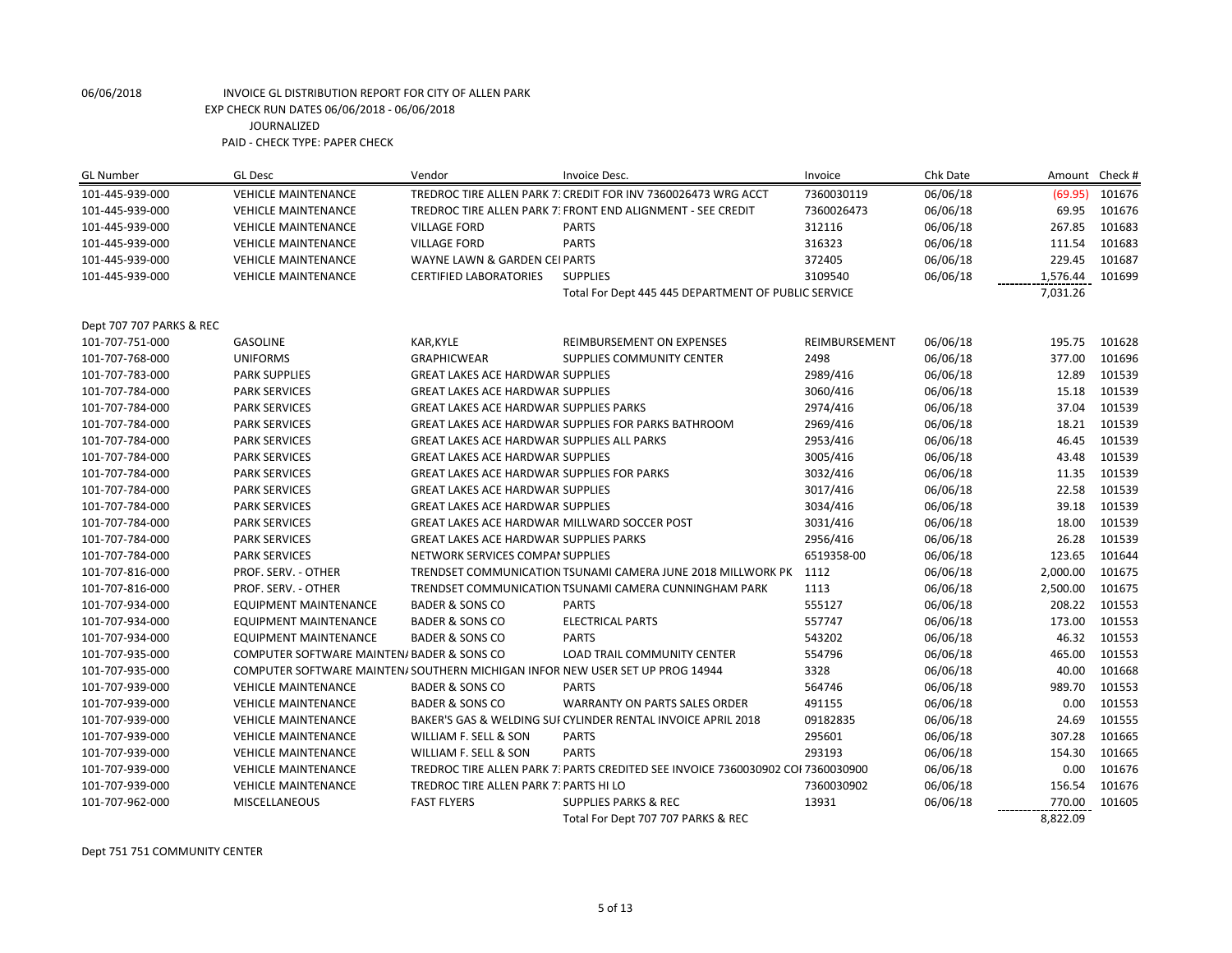| <b>GL Number</b>                | <b>GL Desc</b>              | Vendor                                  | Invoice Desc.                                                            | Invoice     | Chk Date | Amount            | Check # |
|---------------------------------|-----------------------------|-----------------------------------------|--------------------------------------------------------------------------|-------------|----------|-------------------|---------|
| 101-751-757-000                 | <b>OPERATING SUPPLIES</b>   | <b>LEONARD'S SYRUPS</b>                 | <b>SUPPLIES</b>                                                          | S223629     | 06/06/18 | 251.50            | 101630  |
| 101-751-920-000                 | <b>UTILITIES</b>            | <b>DIRECTV</b>                          | <b>COMMUNITY CENTER SERVICES</b>                                         | 34168120066 | 06/06/18 | 145.98            | 101597  |
| 101-751-931-000                 | <b>BUILDING MAINTENANCE</b> | <b>GREAT LAKES ACE HARDWAR SUPPLIES</b> |                                                                          | 3005/416    | 06/06/18 | 43.48             | 101539  |
| 101-751-931-000                 | <b>BUILDING MAINTENANCE</b> | NETWORK SERVICES COMPAI SUPPLIES        |                                                                          | 6521590-00  | 06/06/18 | 123.56            | 101644  |
| 101-751-931-000                 | <b>BUILDING MAINTENANCE</b> | NETWORK SERVICES COMPAI SUPPLIES        |                                                                          | 6520693-00  | 06/06/18 | 322.97            | 101644  |
| 101-751-931-000                 | <b>BUILDING MAINTENANCE</b> | NETWORK SERVICES COMPAI SUPPLIES        |                                                                          | 6519358-00  | 06/06/18 | 123.66            | 101644  |
| 101-751-931-000                 | <b>BUILDING MAINTENANCE</b> | NETWORK SERVICES COMPAI SUPPLIES        |                                                                          | 6521601-00  | 06/06/18 | 137.55            | 101644  |
|                                 |                             |                                         | Total For Dept 751 751 COMMUNITY CENTER                                  |             |          | 1,148.70          |         |
| Dept 803 HISTORICAL             |                             |                                         |                                                                          |             |          |                   |         |
| 101-803-985-000                 | <b>CAPITAL OUTLAY</b>       |                                         | GREAT LAKES ACE HARDWAR SUPPLIES HISTORICAL MUSEUM                       | 2951/416    | 06/06/18 | 226.32            | 101539  |
| 101-803-985-000                 | <b>CAPITAL OUTLAY</b>       |                                         | GREAT LAKES ACE HARDWAR SUPPLIES HISTORICAL MUSEUM                       | 3009/416    | 06/06/18 | 49.30             | 101539  |
|                                 |                             |                                         | Total For Dept 803 HISTORICAL                                            |             |          | 275.62            |         |
|                                 |                             |                                         | Total For Fund 101 GENERAL FUND                                          |             |          | 161,560.88        |         |
| Fund 202 MAJOR STREET FUND      |                             |                                         |                                                                          |             |          |                   |         |
| Dept 479 PRESERVATION - STREETS |                             |                                         |                                                                          |             |          |                   |         |
| 202-479-757-000                 | <b>OPERATING SUPPLIES</b>   | AJAX MATERIALS CORP.                    | <b>COLD MIX SUPPLIES</b>                                                 | 222870      | 06/06/18 | 280.88            | 101546  |
| 202-479-757-000                 | <b>OPERATING SUPPLIES</b>   | AJAX MATERIALS CORP.                    | UPM COLD MIX SUPPLIES                                                    | 223213      | 06/06/18 | 963.90            | 101546  |
| 202-479-757-000                 | <b>OPERATING SUPPLIES</b>   | AJAX MATERIALS CORP.                    | UPM COLD MIX SUPPLIES                                                    | 223109      | 06/06/18 | 248.94            | 101546  |
| 202-479-801-205                 | <b>SECTIONING</b>           | SAVONE CEMENT, INC.                     | JOB AP-74 PMT #2 ST SECTIONING MAJOR ROA JOB AP-74                       |             | 06/06/18 | 54,280.08         | 101660  |
| 202-479-801-215                 | PROF'L SERVICES             | <b>BUCCILLI GROUP, LLC</b>              | INSPECTION SERVICES STEVE WOOD 5/7-5/10/2827                             |             | 06/06/18 | 972.00            | 101565  |
| 202-479-801-215                 | PROF'L SERVICES             | <b>BUCCILLI GROUP, LLC</b>              | INSPECTION SERV STEVE WOOD 4/30-5/4/18 N 2813                            |             | 06/06/18 | 864.00            | 101565  |
| 202-479-801-220                 | PROF'L SERVICES             | <b>BUCCILLI GROUP, LLC</b>              | INSPECTION SERV 5/14/18/-5/16/18 S WOOD 2843                             |             | 06/06/18 | 648.00            | 101565  |
| 202-479-820-000                 | ENGINEERING                 | C.E. RAINES COMPANY                     | JOB AP-63 2018 ROAD PAVEMENT REPAIR                                      | 15030       | 06/06/18 | 804.00            | 101700  |
| 202-479-820-000                 | ENGINEERING                 | C.E. RAINES COMPANY                     | JOB AP-74 2018 ST SECTIONING                                             | 15035       | 06/06/18 | 474.00            | 101700  |
| 202-479-820-000                 | <b>ENGINEERING</b>          | <b>C.E. RAINES COMPANY</b>              | JOB AP-41 ENTERPRISE DR RECONSTRUCTION 15108                             |             | 06/06/18 | 108.00            | 101700  |
|                                 |                             |                                         | Total For Dept 479 PRESERVATION - STREETS                                |             |          | 59,643.80         |         |
| Dept 505 CONSTRUCTION - STREETS |                             |                                         |                                                                          |             |          |                   |         |
| 202-505-985-000                 | <b>CAPITAL OUTLAY</b>       |                                         | GV CEMENT CONTRACTING C AP-63 PAVEMENT REPLACEMENT MCLAIN, COO JOB AP-63 |             | 06/06/18 | 367,505.71 101620 |         |
|                                 |                             |                                         | Total For Dept 505 CONSTRUCTION - STREETS                                |             |          | 367,505.71        |         |
|                                 |                             |                                         | Total For Fund 202 MAJOR STREET FUND                                     |             |          | 427,149.51        |         |
| Fund 203 LOCAL STREET FUND      |                             |                                         |                                                                          |             |          |                   |         |
| Dept 475 475 TRAFFIC SERVICES   |                             |                                         |                                                                          |             |          |                   |         |
| 203-475-757-000                 | <b>OPERATING SUPPLIES</b>   | <b>WENSCO SIGN SUPPLY</b>               | <b>SUPPLIES</b>                                                          | 3078393     | 06/06/18 | 413.66            | 101691  |
| 203-475-757-000                 | <b>OPERATING SUPPLIES</b>   | <b>WENSCO SIGN SUPPLY</b>               | <b>SUPPLIES</b>                                                          | 3078707     | 06/06/18 | 43.55             | 101691  |
|                                 |                             |                                         | Total For Dept 475 475 TRAFFIC SERVICES                                  |             |          | 457.21            |         |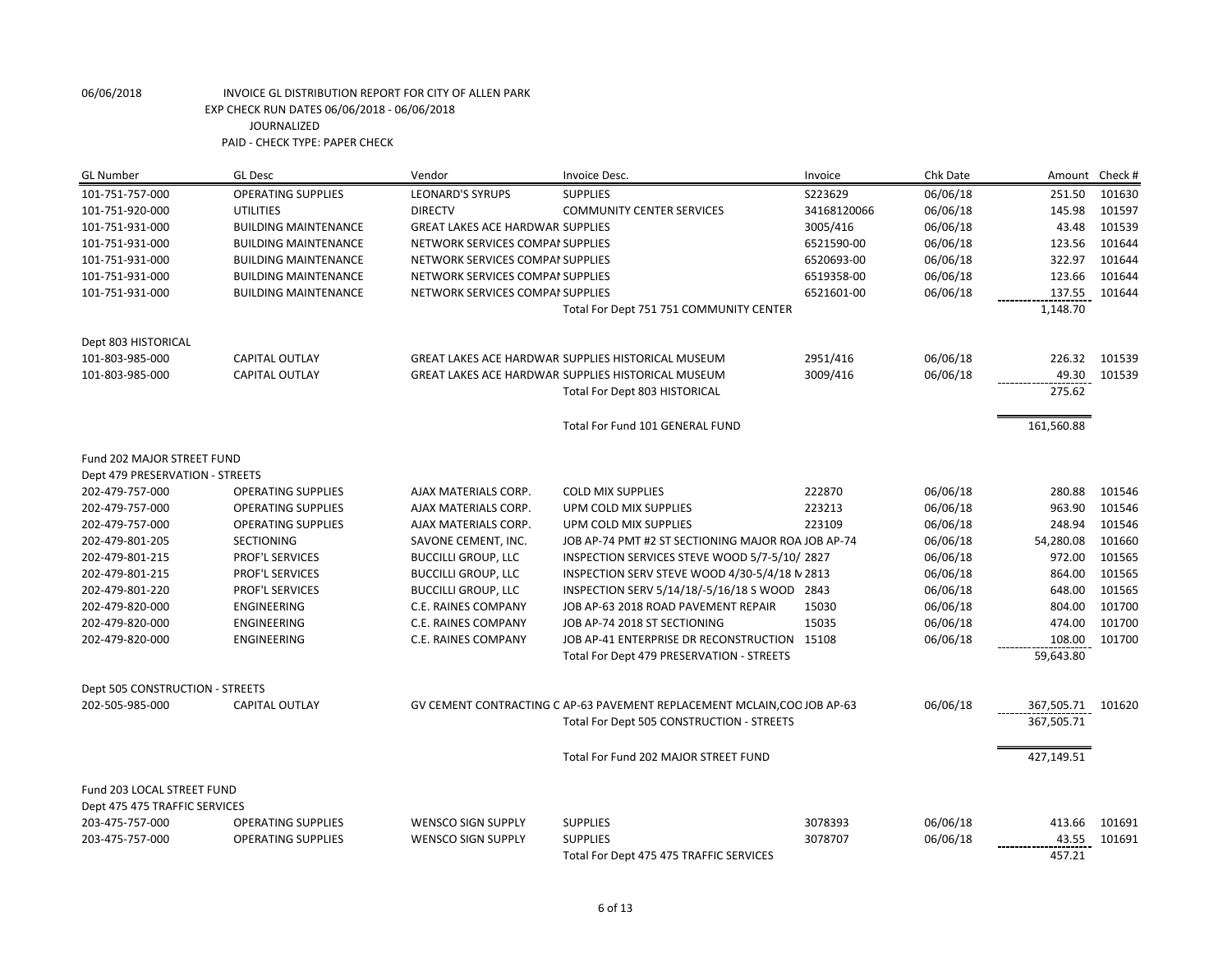| <b>GL Number</b>                  | <b>GL Desc</b>                                     | Vendor                                        | Invoice Desc.                                                            | Invoice      | Chk Date |            | Amount Check # |
|-----------------------------------|----------------------------------------------------|-----------------------------------------------|--------------------------------------------------------------------------|--------------|----------|------------|----------------|
| Dept 479 PRESERVATION - STREETS   |                                                    |                                               |                                                                          |              |          |            |                |
| 203-479-757-000                   | <b>OPERATING SUPPLIES</b>                          | <b>GREAT LAKES ACE HARDWAR SUPPLIES</b>       |                                                                          | 3055/416     | 06/06/18 | 7.59       | 101539         |
| 203-479-757-000                   | <b>OPERATING SUPPLIES</b>                          | AJAX MATERIALS CORP.                          | <b>COLD MIX SUPPLIES</b>                                                 | 222870       | 06/06/18 | 280.87     | 101546         |
| 203-479-757-000                   | <b>OPERATING SUPPLIES</b>                          | AJAX MATERIALS CORP.                          | UPM COLD MIX SUPPLIES                                                    | 223213       | 06/06/18 | 963.90     | 101546         |
| 203-479-757-000                   | <b>OPERATING SUPPLIES</b>                          | AJAX MATERIALS CORP.                          | UPM COLD MIX SUPPLIES                                                    | 223109       | 06/06/18 | 248.94     | 101546         |
| 203-479-757-000                   | <b>OPERATING SUPPLIES</b>                          | D & L GARDEN CENTER, INC. SUPPLIES            |                                                                          | 91395        | 06/06/18 | 42.96      | 101698         |
| 203-479-757-000                   | <b>OPERATING SUPPLIES</b>                          | D & L GARDEN CENTER, INC. TOPSOIL             |                                                                          | 93998        | 06/06/18 | 84.00      | 101698         |
| 203-479-801-200                   | MILLAGE - CONSTRUCTION                             |                                               | GV CEMENT CONTRACTING C AP-63 PAVEMENT REPLACEMENT MCLAIN, COO JOB AP-63 |              | 06/06/18 | 77,920.27  | 101620         |
| 203-479-801-205                   | SECTIONING - PRESERVATION                          | SAVONE CEMENT, INC.                           | AP-74 PMT #3 ST SECTIONING LOCAL ROADS AP-74                             |              | 06/06/18 | 60,146.16  | 101660         |
| 203-479-801-215                   | PROF'L SERVICES - NON-MOTORIZI BUCCILLI GROUP, LLC |                                               | INSPECTION SERVICES S WOOD 4/30-5/4/18 LC 2814                           |              | 06/06/18 | 702.00     | 101565         |
| 203-479-801-215                   | PROF'L SERVICES - NON-MOTORIZI BUCCILLI GROUP, LLC |                                               | INSPECTION SERVICES S WOOD 5/7-5/11/18 LC 2828                           |              | 06/06/18 | 378.00     | 101565         |
|                                   |                                                    |                                               | Total For Dept 479 PRESERVATION - STREETS                                |              |          | 140,774.69 |                |
|                                   |                                                    |                                               |                                                                          |              |          |            |                |
| Dept 483 ADMINISTRATION - STREETS |                                                    |                                               |                                                                          |              |          |            |                |
| 203-483-820-000                   | ENGINEERING                                        | C.E. RAINES COMPANY                           | JOB AP-32 NEW CITY HALL ROAD WORK                                        | 15107        | 06/06/18 | 24,372.20  | 101700         |
| 203-483-820-000                   | <b>ENGINEERING</b>                                 | C.E. RAINES COMPANY                           | JOB AP-63 2018 ROD PAVEMENT REPAIR                                       | 15111        | 06/06/18 | 21,266.00  | 101700         |
| 203-483-820-000                   | ENGINEERING                                        | C.E. RAINES COMPANY                           | JOB AP-74 2018 ST SECTIONING INSPECTION SE 15119                         |              | 06/06/18 | 5,030.00   | 101700         |
| 203-483-820-000                   | <b>ENGINEERING</b>                                 | <b>C.E. RAINES COMPANY</b>                    | JOB AP-84 JOINT SEALING COATING/PAVEMEN 15125                            |              | 06/06/18 | 1,296.00   | 101700         |
| 203-483-820-000                   | ENGINEERING                                        | C.E. RAINES COMPANY                           | JOB AP-69 SURVEYING SERVICES DEMEAN ST 15117                             |              | 06/06/18 | 2,056.00   | 101700         |
|                                   |                                                    |                                               | Total For Dept 483 ADMINISTRATION - STREETS                              |              |          | 54,020.20  |                |
|                                   |                                                    |                                               |                                                                          |              |          |            |                |
|                                   |                                                    |                                               | Total For Fund 203 LOCAL STREET FUND                                     |              |          | 195,252.10 |                |
| Fund 226 RUBBISH FUND             |                                                    |                                               |                                                                          |              |          |            |                |
| Dept 450 450 RUBBISH              |                                                    |                                               |                                                                          |              |          |            |                |
| 226-450-817-000                   | <b>WASTE DISPOSAL</b>                              | ADVANCED DISPOSAL SERVIC MAY 2018 MSW RECYCLE |                                                                          | V30001552403 | 06/06/18 | 133,276.80 | 101544         |
| 226-450-819-000                   | <b>WASTE DISPOSAL</b>                              | RIVERVIEW, CITY OF                            | APRIL 2018 WOOD DISPOSAL                                                 | 81622        | 06/06/18 | 428.00     | 101656         |
|                                   |                                                    |                                               | Total For Dept 450 450 RUBBISH                                           |              |          | 133,704.80 |                |
|                                   |                                                    |                                               |                                                                          |              |          |            |                |
|                                   |                                                    |                                               | Total For Fund 226 RUBBISH FUND                                          |              |          | 133,704.80 |                |
| Fund 249 BUILDING FUND            |                                                    |                                               |                                                                          |              |          |            |                |
| Dept 000                          |                                                    |                                               |                                                                          |              |          |            |                |
| 249-000-247-000                   | <b>FIRE ESCROW</b>                                 | <b>BELFOR USA</b>                             | REFUND FOR HOME REPAIRS AT 6581 WINONA REFUND                            |              | 06/06/18 | 12,262.00  | 101559         |
| 249-000-607-000                   | <b>FEES REVENUE</b>                                |                                               | DES MOINES STAMP MFG. CC STAMPERS FOR BLDG DEPT                          | 1119214      | 06/06/18 | 99.70      | 101592         |
|                                   |                                                    |                                               | Total For Dept 000                                                       |              |          | 12,361.70  |                |
|                                   |                                                    |                                               |                                                                          |              |          |            |                |
| Dept 371 371 BUILDING DEPARTMENT  |                                                    |                                               |                                                                          |              |          |            |                |
| 249-371-853-000                   | <b>TELEPHONE</b>                                   | <b>VERIZON WIRELESS</b>                       | BLDG PHONE SERVICES 4/11/18-5/10/18                                      | 9807009769   | 06/06/18 | 108.12     | 101678         |
| 249-371-939-000                   | <b>VEHICLE MAINTENANCE</b>                         | TREDROC TIRE ALLEN PARK 7: SUPPLIES           |                                                                          | 7360028571   | 06/06/18 | 280.92     | 101676         |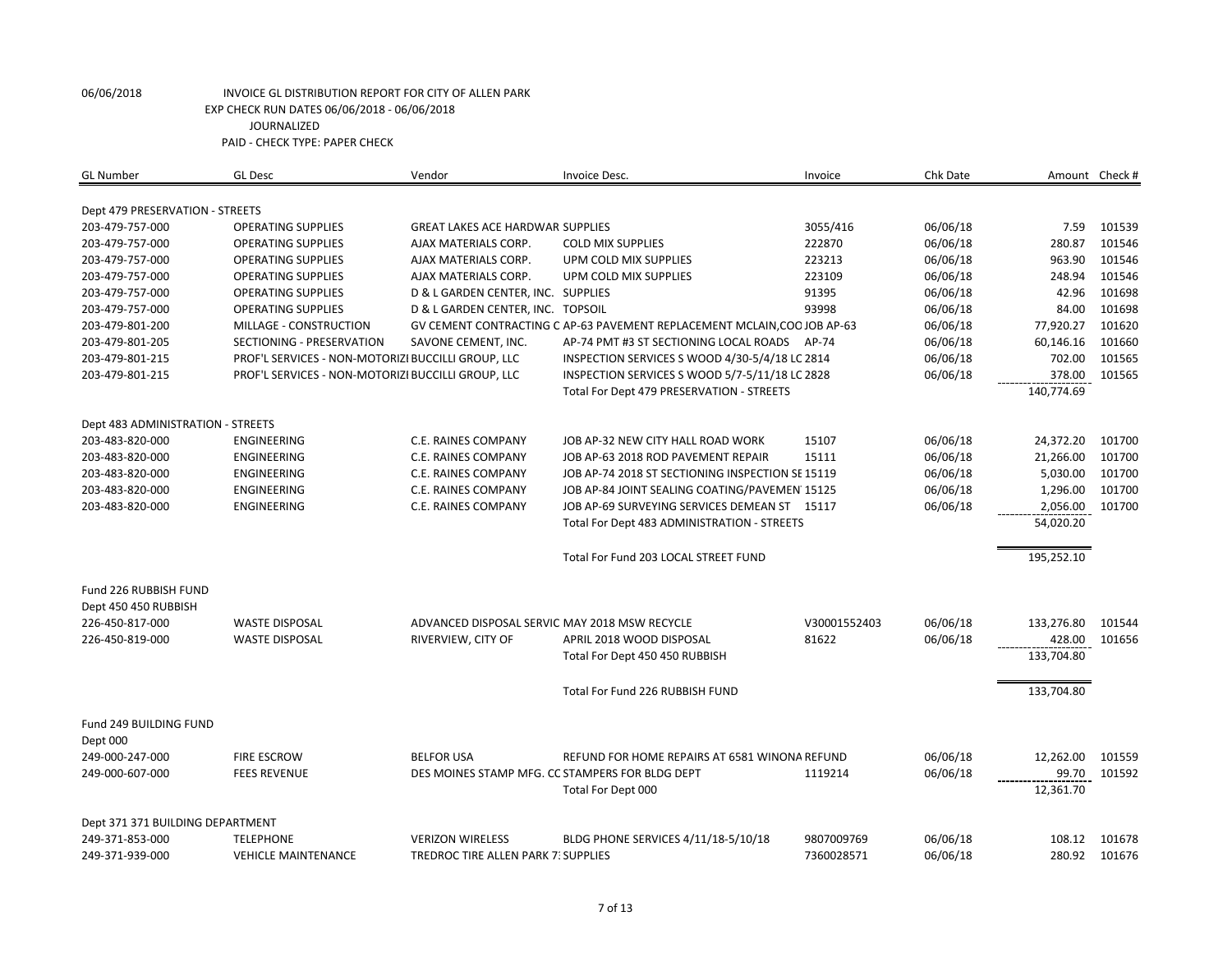| <b>GL Number</b>                 | <b>GL Desc</b>              | Vendor                                         | Invoice Desc.                                                            | Invoice           | Chk Date | Amount    | Check# |
|----------------------------------|-----------------------------|------------------------------------------------|--------------------------------------------------------------------------|-------------------|----------|-----------|--------|
| 249-371-946-000                  | <b>EQUIPMENT LEASE</b>      |                                                | TOSHIBA BUSINESS SOLUTION LABOR TO MOVE EQUIPMENT TO NEW CITY HA 1960346 |                   | 06/06/18 | 125.00    | 101672 |
| 249-371-963-000                  | PROFESSIONAL SVCS           | CARLISLE/WORTMAN ASSOC ZBA MATTER MEETING      |                                                                          | 2148650           | 06/06/18 | 4,000.00  | 101570 |
| 249-371-963-000                  | PROFESSIONAL SVCS           |                                                | CARLISLE/WORTMAN ASSOC SPR 3153 FAIRLANE DR CHICK FI-LA                  | 2148651           | 06/06/18 | 427.50    | 101570 |
| 249-371-963-000                  | PROFESSIONAL SVCS           |                                                | CARLISLE/WORTMAN ASSOC ADMIN SET UP 3153 FAIRLANE DR                     | 2148652           | 06/06/18 | 30.00     | 101570 |
| 249-371-985-000                  | <b>CAPITAL OUTLAY</b>       | MARXMODA PT DETROIT                            | FURNITURE FOR NEW CITY HALL FRONT DESK QUOTE 44561                       |                   | 06/06/18 | 2,053.85  | 101633 |
|                                  |                             |                                                | Total For Dept 371 371 BUILDING DEPARTMENT                               |                   |          | 7,025.39  |        |
|                                  |                             |                                                | Total For Fund 249 BUILDING FUND                                         |                   |          | 19,387.09 |        |
| Fund 250 DDA OPERATING           |                             |                                                |                                                                          |                   |          |           |        |
| Dept 000                         |                             |                                                |                                                                          |                   |          |           |        |
| 250-000-801-001                  | <b>LAWN SERVICES</b>        |                                                | SEASONAL PROPERTY MANA(LAWN CARE DDA OFFICE MAY 2018                     | 320               | 06/06/18 | 825.00    | 101662 |
| 250-000-801-001                  | <b>LAWN SERVICES</b>        |                                                | SEASONAL PROPERTY MANA(LAWN CUTTING DDA OFFICE 4/23/18                   | 246               | 06/06/18 | 165.00    | 101662 |
| 250-000-801-001                  | <b>LAWN SERVICES</b>        | STUART LEVE, INC                               | DDA SUPPLIES FOR PARK REFRESH                                            | 36818             | 06/06/18 | 12,203.00 | 101670 |
| 250-000-920-000                  | <b>UTILITIES</b>            | <b>DTE ENERGY</b>                              | ELECTRIC SERVICES DDA OFFICE 4/5/18-5/3/18 910007536998                  |                   | 06/06/18 | 313.44    | 101600 |
| 250-000-931-000                  | <b>BUILDING MAINTENANCE</b> | <b>HADDIX ELECTRIC</b>                         | SERVICES FOR DDA OFFICE                                                  | 9134              | 06/06/18 | 850.00    | 101622 |
| 250-000-931-000                  | <b>BUILDING MAINTENANCE</b> | <b>HADDIX ELECTRIC</b>                         | SERVICES FOR DDA OFFICE                                                  | 9097              | 06/06/18 | 360.00    | 101622 |
| 250-000-931-000                  | <b>BUILDING MAINTENANCE</b> | PROPERTY MANAGEMENT                            | WINDOW WASH DDA OFFICE APRIL 2018                                        | 9119              | 06/06/18 | 30.00     | 101654 |
| 250-000-931-000                  | <b>BUILDING MAINTENANCE</b> | PROPERTY MANAGEMENT                            | WINDOW WASH DDA OFFICE MARCH 2018                                        | 9118              | 06/06/18 | 30.00     | 101654 |
| 250-000-931-000                  | <b>BUILDING MAINTENANCE</b> | WISNIEWSKI, ANTONIA                            | DDA MAY 2018 CLEANING SERVICES                                           | 463784            | 06/06/18 | 60.00     | 101694 |
| 250-000-960-000                  | MARKETING/PROMOTIONS        |                                                | BRENDEL'S SEPTIC TANK SER\ PORTABLE TOILET RENTAL 5/16-6/23/18           | 148045            | 06/06/18 | 146.25    | 101562 |
| 250-000-960-000                  | MARKETING/PROMOTIONS        | ALLEGRA MARKETING                              | FARMERS MARKET AND CAR SHOW POSTERS                                      | 6138              | 06/06/18 | 227.50    | 101692 |
| 250-000-962-000                  | <b>MISCELLANEOUS</b>        | DOWNRIVER PEST CONTROL APRIL 2018 PEST CONTROL |                                                                          | <b>APRIL 2018</b> | 06/06/18 | 130.00    | 101599 |
| 250-000-975-000                  | <b>DESIGN COMMITTEE</b>     |                                                | LEGER, MATTHEW MLD GROL AP MARQUESS MONUMENT SIGN                        | 18040             | 06/06/18 | 250.00    | 101641 |
|                                  |                             |                                                | Total For Dept 000                                                       |                   |          | 15,590.19 |        |
|                                  |                             |                                                | Total For Fund 250 DDA OPERATING                                         |                   |          | 15,590.19 |        |
| Fund 266 DRUG FORFEITURE - STATE |                             |                                                |                                                                          |                   |          |           |        |
| Dept 000                         |                             |                                                |                                                                          |                   |          |           |        |
| 266-000-939-000                  | <b>VEHICLE MAINTENANCE</b>  |                                                | BAKER'S GAS & WELDING SUI CYLINDER RENTAL INVOICE APRIL 2018             | 09182835          | 06/06/18 | 24.69     | 101555 |
| 266-000-939-000                  | <b>VEHICLE MAINTENANCE</b>  | <b>GLENDALE AUTO VALUE</b>                     | <b>PARTS</b>                                                             | 359-144094        | 06/06/18 | 4.11      | 101609 |
| 266-000-939-000                  | <b>VEHICLE MAINTENANCE</b>  | <b>GLENDALE AUTO VALUE</b>                     | <b>PARTS</b>                                                             | 359-143687        | 06/06/18 | 13.12     | 101609 |
| 266-000-939-000                  | <b>VEHICLE MAINTENANCE</b>  | <b>GLENDALE AUTO VALUE</b>                     | PARTS FOR 2014 INTERCEPTOR                                               | 359-143606        | 06/06/18 | 402.59    | 101609 |
| 266-000-939-000                  | <b>VEHICLE MAINTENANCE</b>  | <b>GLENDALE AUTO VALUE</b>                     | PARTS FOR 2011 FORD CROWN VICTORIA                                       | 359-143154        | 06/06/18 | 160.59    | 101609 |
| 266-000-939-000                  | <b>VEHICLE MAINTENANCE</b>  | <b>GLENDALE AUTO VALUE</b>                     | <b>PARTS</b>                                                             | 359-143741        | 06/06/18 | 102.60    | 101609 |
| 266-000-939-000                  | <b>VEHICLE MAINTENANCE</b>  | SAFELITE FULFILLMENT INC                       | <b>PARTS</b>                                                             | 03501-32809       | 06/06/18 | 213.63    | 101658 |
| 266-000-939-000                  | <b>VEHICLE MAINTENANCE</b>  | <b>VILLAGE FORD</b>                            | <b>PARTS</b>                                                             | 314018            | 06/06/18 | 112.33    | 101683 |
| 266-000-939-000                  | <b>VEHICLE MAINTENANCE</b>  | <b>VILLAGE FORD</b>                            | SERVICES ON 2017 FORD POLICE EXPLORER                                    | 147200            | 06/06/18 | 6,432.85  | 101683 |
| 266-000-939-000                  | <b>VEHICLE MAINTENANCE</b>  | <b>VILLAGE FORD</b>                            | <b>CREDIT ON RET PARTS</b>                                               | CM315098          | 06/06/18 | (349.28)  | 101683 |
| 266-000-939-000                  | <b>VEHICLE MAINTENANCE</b>  | <b>VILLAGE FORD</b>                            | <b>PARTS</b>                                                             | 315040            | 06/06/18 | 153.73    | 101683 |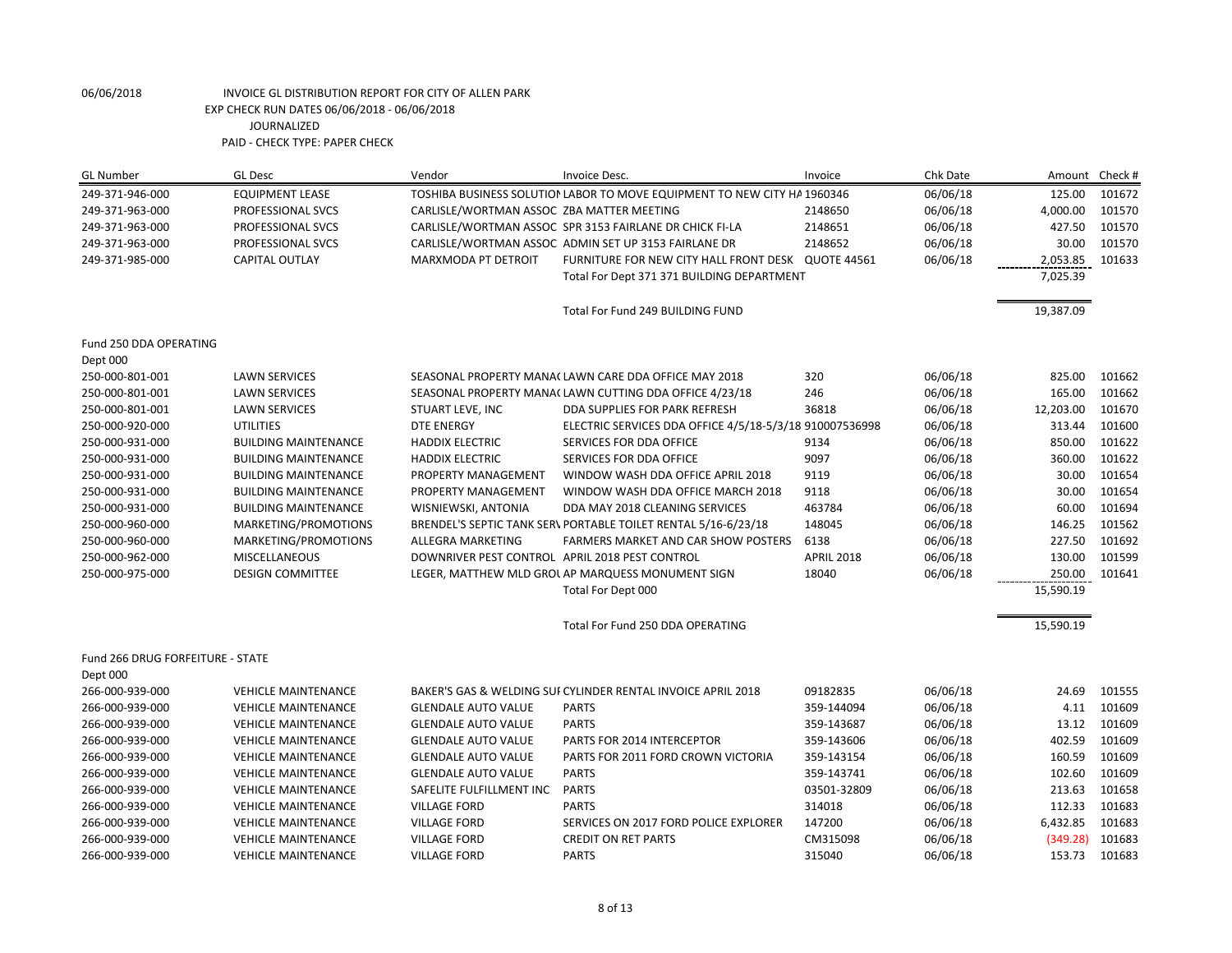| <b>GL Number</b>              | <b>GL Desc</b>               | Vendor                         | Invoice Desc.                                                                          | Invoice        | Chk Date | Amount     | Check # |
|-------------------------------|------------------------------|--------------------------------|----------------------------------------------------------------------------------------|----------------|----------|------------|---------|
| 266-000-939-000               | <b>VEHICLE MAINTENANCE</b>   | <b>VILLAGE FORD</b>            | SERVICES ON 2014 FORD TAURUS                                                           | 148890         | 06/06/18 | 642.00     | 101683  |
| 266-000-939-000               | <b>VEHICLE MAINTENANCE</b>   | <b>VILLAGE FORD</b>            | <b>PARTS</b>                                                                           | 315098         | 06/06/18 | 349.28     | 101683  |
| 266-000-939-000               | <b>VEHICLE MAINTENANCE</b>   | <b>VILLAGE FORD</b>            | <b>PARTS</b>                                                                           | 315405         | 06/06/18 | 33.30      | 101683  |
| 266-000-939-000               | <b>VEHICLE MAINTENANCE</b>   | <b>VILLAGE FORD</b>            | <b>PARTS</b>                                                                           | 315151         | 06/06/18 | 232.72     | 101683  |
| 266-000-939-000               | <b>VEHICLE MAINTENANCE</b>   | <b>VILLAGE FORD</b>            | <b>PARTS</b>                                                                           | 116120         | 06/06/18 | 109.59     | 101683  |
| 266-000-939-000               | <b>VEHICLE MAINTENANCE</b>   |                                | WINDER POLICE EQUIPMENT REPAIRS KUSTOM SIGNALS                                         | 20181110       | 06/06/18 | 202.00     | 101693  |
| 266-000-939-000               | <b>VEHICLE MAINTENANCE</b>   | WINDER POLICE EQUIPMENT PARTS  |                                                                                        | 20181251       | 06/06/18 | 15.00      | 101693  |
|                               |                              |                                | Total For Dept 000                                                                     |                |          | 8,854.85   |         |
|                               |                              |                                | Total For Fund 266 DRUG FORFEITURE - STATE                                             |                |          | 8,854.85   |         |
| Fund 271 LIBRARY              |                              |                                |                                                                                        |                |          |            |         |
| Dept 000                      |                              |                                |                                                                                        |                |          |            |         |
| 271-000-728-000               | <b>OFFICE SUPPLIES</b>       | DEMCO, INC.                    | <b>LIBRARY SUPPLIES</b>                                                                | 6375325        | 06/06/18 | 110.42     | 101591  |
| 271-000-728-000               | <b>OFFICE SUPPLIES</b>       | <b>GLOBAL OFFICE SOLUTIONS</b> | MAY 2018 SUPPLIES                                                                      | CSUM-101729    | 06/06/18 | 438.55     | 101611  |
| 271-000-728-000               | <b>OFFICE SUPPLIES</b>       | LOWER HURON SUPPLY CO.         | <b>SUPPLIES FOR LIBRARY</b>                                                            | 422616         | 06/06/18 | 623.98     | 101632  |
| 271-000-828-000               | <b>MATERIALS</b>             | <b>STEINWAY INC</b>            | <b>CD FOR LIBRARY</b>                                                                  | 37521          | 06/06/18 | 73.95      | 101549  |
| 271-000-828-000               | <b>MATERIALS</b>             | <b>BAKER &amp; TAYLOR</b>      | <b>MATERIALS FOR LIBRARY</b>                                                           | 2033737247     | 06/06/18 | 49.50      | 101554  |
| 271-000-828-000               | <b>MATERIALS</b>             | <b>BAKER &amp; TAYLOR</b>      | <b>MATERIALS FOR LIBRARY</b>                                                           | 2033713640     | 06/06/18 | 81.30      | 101554  |
| 271-000-828-000               | <b>MATERIALS</b>             | BESTSELLERS AUDIO, LLC         | <b>AUDIOBOOKS FOR LIBRARY</b>                                                          | 6542           | 06/06/18 | 318.00     | 101560  |
| 271-000-920-000               | <b>UTILITIES</b>             | CONSTELLATION                  | APRIL 2018 GAS SERVICES BG-218250                                                      | 2320682        | 06/06/18 | 477.91     | 101587  |
| 271-000-931-000               | <b>BUILDING MAINTENANCE</b>  | <b>BLAKNEY, DAN</b>            | REIMBURSEMENT FOR LIBRARY SUPPLIES                                                     | REIMBURSMENT   | 06/06/18 | 137.48     | 101561  |
| 271-000-931-000               | <b>BUILDING MAINTENANCE</b>  | MILLER BOLDT INC               | SERVICES TO START AC AT LIBRARY                                                        | 201618-6       | 06/06/18 | 1,526.00   | 101639  |
|                               |                              |                                | Total For Dept 000                                                                     |                |          | 3,837.09   |         |
|                               |                              |                                | <b>Total For Fund 271 LIBRARY</b>                                                      |                |          | 3,837.09   |         |
| Fund 401 CAPITAL PROJECT FUND |                              |                                |                                                                                        |                |          |            |         |
| Dept 000                      |                              |                                |                                                                                        |                |          |            |         |
| 401-000-985-000               | CAPITAL OUTLAY               | <b>CDPA</b>                    | FINAL PMT #4 FOR CITY HALL ARCHITECT FEES 04- FINAL                                    |                | 06/06/18 | 38,958.52  | 101571  |
| 401-000-985-001               | CAPITAL OUTLAY - GEN GOV     | CDW GOVERNMENT, INC.           | SOFTWARE BACKUP FOR BS&A                                                               | <b>MGK7711</b> | 06/06/18 | 4,982.54   | 101572  |
| 401-000-985-001               | CAPITAL OUTLAY - GEN GOV     | CDW GOVERNMENT, INC.           | BATTERY BACKUP AND PANEL NETWORK                                                       | MRZ6372        | 06/06/18 | 1,789.08   | 101572  |
| 401-000-985-001               | CAPITAL OUTLAY - GEN GOV     | CDW GOVERNMENT, INC.           | SUPPLIES FOR BATTERY BACK UP                                                           | MTG1013        | 06/06/18 | 2,236.38   | 101572  |
| 401-000-985-001               | CAPITAL OUTLAY - GEN GOV     |                                | SOUTHERN MICHIGAN INFOR PROJECT SERV 14252,14916,13880, 4/30/18-5/3326                 |                | 06/06/18 | 30,960.00  | 101668  |
| 401-000-985-004               | CAPITAL OUTLAY - PARKS & REC | <b>HADDIX ELECTRIC</b>         | SERVICES TO UPDATE ALLEN PARK DIAMOND # 9102                                           |                | 06/06/18 | 3,865.00   | 101622  |
| 401-000-985-005               |                              |                                | CAPITAL OUTLAY-COMMUNITY CTI TRENDSET COMMUNICATION MATERIAL VICON CAMERA FOR ICE RINK | 1168           | 06/06/18 | 3,175.00   | 101675  |
| 401-000-987-300               | <b>CONST-CITY HALL</b>       |                                | TRENDSET COMMUNICATION RELOCATION TOWER FROM OLD CITY HALL TO 1184                     |                | 06/06/18 | 34,255.61  | 101675  |
| 401-000-987-300               | <b>CONST-CITY HALL</b>       | <b>C.E. RAINES COMPANY</b>     | JOB AP-32 NEW CITY HALL INSPECTION SERVICI 15027                                       |                | 06/06/18 | 3,799.00   | 101700  |
| 401-000-987-300               | <b>CONST-CITY HALL</b>       | C.E. RAINES COMPANY            | JOB AP-02 PROPERTY SPLIT FOR OIL CITY HALL 15026                                       |                | 06/06/18 | 162.00     | 101700  |
|                               |                              |                                | Total For Dept 000                                                                     |                |          | 124,183.13 |         |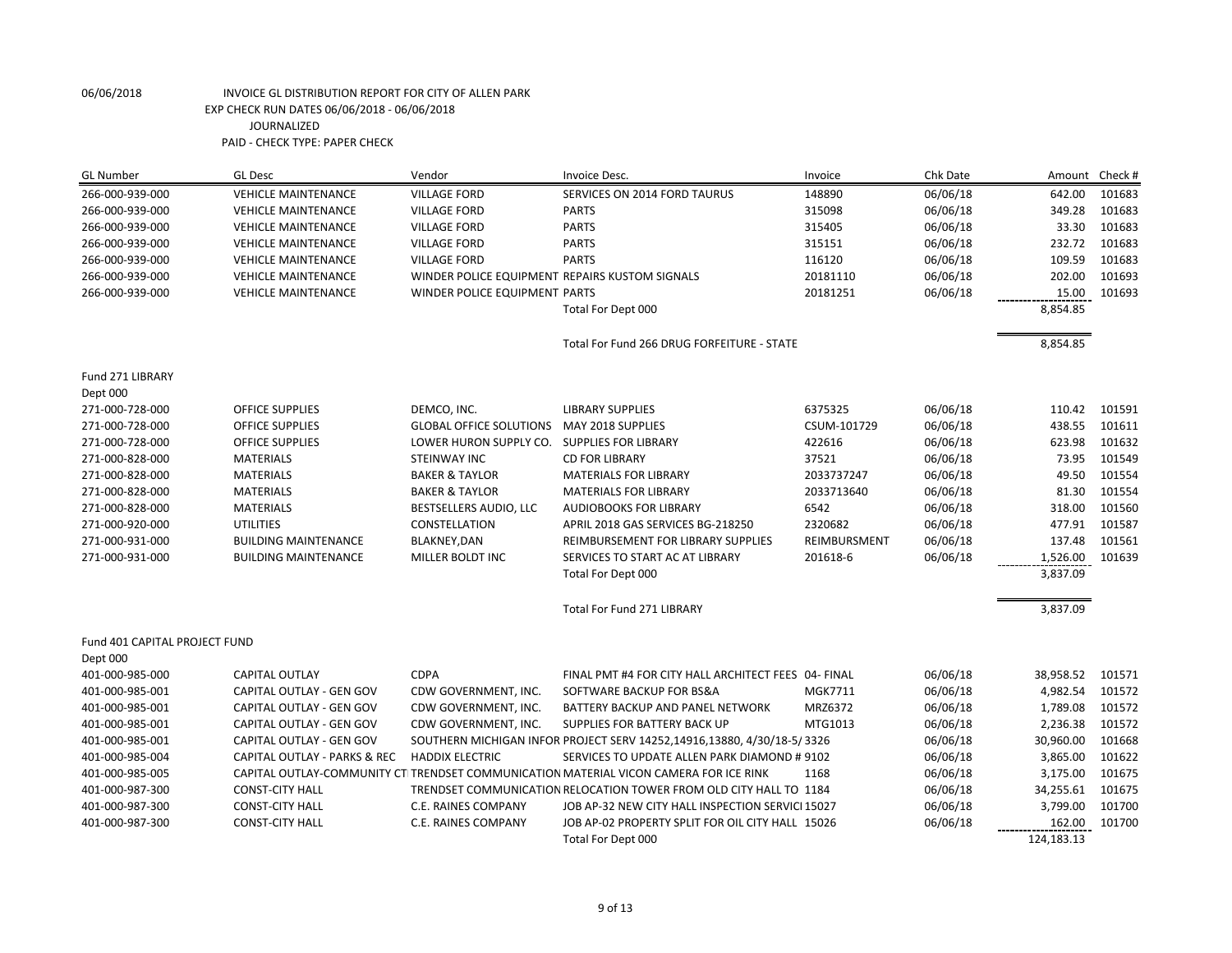| <b>GL Number</b>       | <b>GL Desc</b>                                                                  | Vendor                                               | Invoice Desc.                                                          | Invoice           | Chk Date |            | Amount Check # |
|------------------------|---------------------------------------------------------------------------------|------------------------------------------------------|------------------------------------------------------------------------|-------------------|----------|------------|----------------|
|                        |                                                                                 |                                                      | Total For Fund 401 CAPITAL PROJECT FUND                                |                   |          | 124,183.13 |                |
| Fund 592 WATER & SEWER |                                                                                 |                                                      |                                                                        |                   |          |            |                |
| Dept 600 WATER         |                                                                                 |                                                      |                                                                        |                   |          |            |                |
| 592-600-745-400        | <b>METER MAINTENANCE</b>                                                        | <b>ETNA SUPPLY COMPANY</b>                           | <b>PARTS</b>                                                           | \$102631611.001   | 06/06/18 | 1,220.00   | 101603         |
| 592-600-873-000        | <b>MAIN MAINTENANCE</b>                                                         | BATCO, INC.                                          | CP UTILITY LOCATOR RYCOM FREQUENCY UPGI 18087                          |                   | 06/06/18 | 2,673.85   | 101557         |
| 592-600-873-000        | <b>MAIN MAINTENANCE</b>                                                         | <b>ETNA SUPPLY COMPANY</b>                           | <b>SUPPLIES</b>                                                        | S102628204.001    | 06/06/18 | 700.00     | 101603         |
| 592-600-873-000        | <b>MAIN MAINTENANCE</b>                                                         | <b>LOUIS ORLEANS</b>                                 | SOD REPAIR FROM WATER MAIN BRAKES                                      | 18-5030           | 06/06/18 | 1,750.00   | 101631         |
| 592-600-873-000        | <b>MAIN MAINTENANCE</b>                                                         | D & L GARDEN CENTER, INC. SUPPLIES                   |                                                                        | 93592             | 06/06/18 | 56.00      | 101698         |
| 592-600-873-000        | <b>MAIN MAINTENANCE</b>                                                         | D & L GARDEN CENTER, INC. TOPSOIL                    |                                                                        | 93886             | 06/06/18 | 56.00      | 101698         |
| 592-600-926-050        | PURCHASED WATER                                                                 |                                                      | <b>GREAT LAKES WATER AUTHO APRIL 2018 WHOLESALE WATER CHARGES</b>      | APRILWHOLESALE    | 06/06/18 | 174,193.40 | 101596         |
| 592-600-978-004        | <b>CROSS CONNECTION PROGRAM</b>                                                 | HYDRO DESIGNS, INC.                                  | MAY 2018 CROSS CONNECTION INSPECTION SE 0047587-IN                     |                   | 06/06/18 | 4,934.00   | 101625         |
| 592-600-978-004        | <b>CROSS CONNECTION PROGRAM</b>                                                 | HYDRO DESIGNS, INC.                                  | MAY 2018 CROSS CONNECTION INSPECTION                                   | 0047797-IN        | 06/06/18 | 1,500.00   | 101625         |
| 592-600-985-000        | <b>CAPITAL OUTLAY</b>                                                           |                                                      | GV CEMENT CONTRACTING C PROPOSAL ESTIMATE # PARK AVE AT WICK RD 18-118 |                   | 06/06/18 | 7,921.75   | 101621         |
|                        |                                                                                 |                                                      | Total For Dept 600 WATER                                               |                   |          | 195,005.00 |                |
| Dept 601 601 SEWER     |                                                                                 |                                                      |                                                                        |                   |          |            |                |
| 592-601-607-400        | WC ALLIANCE OF DR WATERSHEDS WAYNE COUNTY                                       |                                                      | 2018 ASSESSEMENT ALLIANCE DOWNRIVER SH 294975                          |                   | 06/06/18 | 9,519.00   | 101689         |
| 592-601-822-000        | <b>COMPUTER SERVICE MAINT</b>                                                   | SOUTHERN MICHIGAN INFOR PROJECT SERVICES 14946       |                                                                        | 3327              | 06/06/18 | 160.00     | 101668         |
| 592-601-900-000        | PRINTING & PUBLISHING                                                           | <b>FAST FLYERS</b>                                   | 2017 ALLEN PARK CONSUMER DIST REPORT                                   | 13932             | 06/06/18 | 770.00     | 101605         |
| 592-601-900-000        | PRINTING & PUBLISHING                                                           | <b>MEL PRINTING</b>                                  | 2017 CONSUMER CONFIDENCE REPORT                                        | 1482              | 06/06/18 | 900.00     | 101636         |
| 592-601-908-000        | <b>IWC CHARGES- DETROIT</b>                                                     | <b>GREAT LAKES WATER AUTHO APRIL 2018 IWC CHAGES</b> |                                                                        | APRILIWC          | 06/06/18 | 2,575.88   | 101594         |
| 592-601-927-050        | SEWAGE DISPOSAL-GLWA                                                            |                                                      | <b>GREAT LAKES WATER AUTHO APRIL 2018 SEWER CHARGES</b>                | APRILSEWAGE       | 06/06/18 | 64,300.00  | 101593         |
| 592-601-927-060        | SEWAGE DISPOSAL- WAYNE COUN DUWA                                                |                                                      | APRIL 2018 1%ASSESSMENT                                                | <b>APRIL 2018</b> | 06/06/18 | 416.68     | 101601         |
| 592-601-927-060        | SEWAGE DISPOSAL- WAYNE COUN WAYNE COUNTY                                        |                                                      | APRIL 2018 SEWAGE                                                      | APRILSEWAGE       | 06/06/18 | 41,668.26  | 101688         |
| 592-601-927-100        | <b>DETROIT POLLUTANTS</b>                                                       |                                                      | <b>GREAT LAKES WATER AUTHO APRIL 2018 POLLUTANT CHARGES</b>            | APRILPOLLUTANT    | 06/06/18 | 193.94     | 101595         |
| 592-601-930-000        | <b>SEWER MAINTENANCE</b>                                                        |                                                      | GREAT LAKES ACE HARDWAR SUPPLIES SEWER MAINTENANCE                     | 3003/416          | 06/06/18 | 8.36       | 101539         |
| 592-601-939-100        | <b>VEHICLE MAINTENANCE</b>                                                      |                                                      | BAKER'S GAS & WELDING SUI CYLINDER RENTAL INVOICE APRIL 2018           | 09182835          | 06/06/18 | 24.73      | 101555         |
| 592-601-939-100        | <b>VEHICLE MAINTENANCE</b>                                                      | <b>EXOTIC AUTOMATION &amp; SUPI PARTS</b>            |                                                                        | 1755667           | 06/06/18 | 229.72     | 101604         |
| 592-601-939-100        | <b>VEHICLE MAINTENANCE</b>                                                      | <b>GLENDALE AUTO VALUE</b>                           | <b>PARTS</b>                                                           | 359-142662        | 06/06/18 | 125.76     | 101609         |
| 592-601-939-100        | <b>VEHICLE MAINTENANCE</b>                                                      | <b>MICHIGAN CAT</b>                                  | <b>PARTS</b>                                                           | PD8643477         | 06/06/18 | 50.36      | 101638         |
| 592-601-939-100        | <b>VEHICLE MAINTENANCE</b>                                                      | TREDROC TIRE ALLEN PARK 7: SERVICES AND PARTS        |                                                                        | 7360030074        | 06/06/18 | 143.00     | 101676         |
| 592-601-940-500        | FAIRLANE/INDEPNCE MKT STATIOI SECURITY CENTRAL PROTECTI BURG/FIRE RADIO BACK UP |                                                      |                                                                        | 4057736           | 06/06/18 | 39.95      | 101663         |
| 592-601-951-000        | <b>ENGINEERING CONSULTANTS</b>                                                  | C.E. RAINES COMPANY                                  | JOB AP-01                                                              | 15025             | 06/06/18 | 1,740.00   | 101700         |
| 592-601-951-000        | <b>ENGINEERING CONSULTANTS</b>                                                  | C.E. RAINES COMPANY                                  | JOB AP-01 GENERAL PROJECTS                                             | 15104             | 06/06/18 | 100.00     | 101700         |
| 592-601-987-100        | CAPITAL OUTLAY - SAW GRANT                                                      | CDW GOVERNMENT, INC.                                 | CREDIT ON RET PRODUCT RMA 008987887 FRC KFK4080                        |                   | 06/06/18 | (781.77)   | 101572         |
| 592-601-987-100        | CAPITAL OUTLAY - SAW GRANT                                                      | CDW GOVERNMENT, INC.                                 | CREDIT ON RMA 0028372034                                               | <b>BDR6917</b>    | 06/06/18 | (50.57)    | 101572         |
|                        |                                                                                 |                                                      | Total For Dept 601 601 SEWER                                           |                   |          | 122,133.30 |                |
| Dept 603 603 BASIN     |                                                                                 |                                                      |                                                                        |                   |          |            |                |
| 592-603-853-000        | <b>TELEPHONE</b>                                                                | <b>VERIZON WIRELESS</b>                              | BASIN SERVICES 4/24/18-5/23/18                                         | 9807797562        | 06/06/18 | 50.04      | 101681         |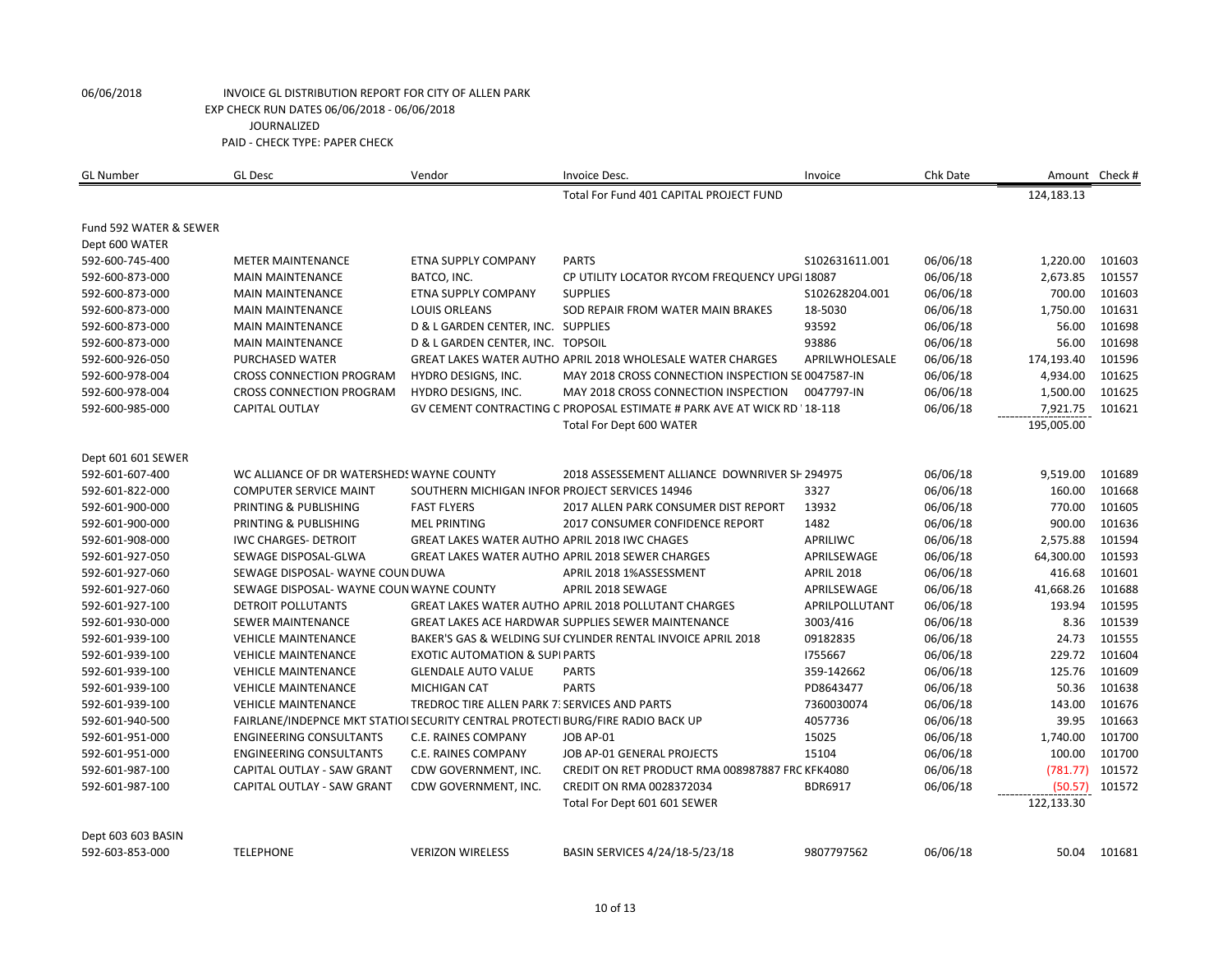| <b>GL Number</b>             | <b>GL Desc</b>                       | Vendor                     | Invoice Desc.                                                 | Invoice         | Chk Date | Amount     | Check # |
|------------------------------|--------------------------------------|----------------------------|---------------------------------------------------------------|-----------------|----------|------------|---------|
| 592-603-853-000              | <b>TELEPHONE</b>                     | <b>VERIZON WIRELESS</b>    | BASIN SERVICES 4/11/18-5/10/18                                | 9806924739      | 06/06/18 | 240.13     | 101697  |
| 592-603-931-000              | <b>BUILDING MAINTENANCE</b>          | <b>GRAINGER</b>            | <b>PARTS</b>                                                  | 9795399667      | 06/06/18 | 64.60      | 101614  |
| 592-603-934-000              | <b>EQUIPMENT MAINTENANCE</b>         | CDW GOVERNMENT, INC.       | CREDIT ON RET PROD RMA009007487                               | <b>KFK6143</b>  | 06/06/18 | (260.59)   | 101572  |
| 592-603-939-000              | <b>VEHICLE MAINTENANCE</b>           | THE SAFETY COMPANY LLC     | <b>SUPPLIES</b>                                               | IN182012        | 06/06/18 | 400.14     | 101642  |
|                              |                                      |                            | Total For Dept 603 603 BASIN                                  |                 |          | 494.32     |         |
| Dept 604 ADMINISTRATION/DEBT |                                      |                            |                                                               |                 |          |            |         |
| 592-604-820-000              | <b>ENGINEERING</b>                   | <b>BUCCILLI GROUP, LLC</b> | INSPECTION SERVICES STEVE WOOD 4/30-5/5/2812                  |                 | 06/06/18 | 1,134.00   | 101565  |
| 592-604-820-000              | <b>ENGINEERING</b>                   | <b>BUCCILLI GROUP, LLC</b> | INSPECTION SERV STEVE WOOD 5/7-5/11/18 W 2826                 |                 | 06/06/18 | 1,188.00   | 101565  |
| 592-604-820-000              | <b>ENGINEERING</b>                   | <b>BUCCILLI GROUP, LLC</b> | INSPECTION SERV 5/14/18-5/18/18 S WOOD                        | 2845            | 06/06/18 | 1,998.00   | 101565  |
| 592-604-820-000              | <b>ENGINEERING</b>                   | C.E. RAINES COMPANY        | JOB AP-53 2017 WATER MAIN REPLACEMENT II 15050                |                 | 06/06/18 | 21,529.00  | 101700  |
| 592-604-820-000              | <b>ENGINEERING</b>                   | C.E. RAINES COMPANY        | JOB AP-56 GLWA WASTEWATER MASTER PLAN 15028                   |                 | 06/06/18 | 250.00     | 101700  |
| 592-604-820-000              | <b>ENGINEERING</b>                   | C.E. RAINES COMPANY        | JOB AP-63 2018 WATER MAIN REPAIRS                             | 15029           | 06/06/18 | 21,894.00  | 101700  |
| 592-604-820-000              | <b>ENGINEERING</b>                   | C.E. RAINES COMPANY        | JOB AP-81 SANITARY SEWER DISTRICTS 11 & 11 15039              |                 | 06/06/18 | 5,125.00   | 101700  |
| 592-604-820-000              | <b>ENGINEERING</b>                   | C.E. RAINES COMPANY        | JOB AP-83 DISTRICT 1 PPC TUNNEL STORAGE PI 15041              |                 | 06/06/18 | 3,640.00   | 101700  |
| 592-604-820-000              | ENGINEERING                          | C.E. RAINES COMPANY        | JOB AP-17 NPDES MSH PERMIT                                    | 15106           | 06/06/18 | 800.00     | 101700  |
| 592-604-820-000              | <b>ENGINEERING</b>                   | C.E. RAINES COMPANY        | JOB AP-56 GLWA WASTEWATER STEERING CON 15109                  |                 | 06/06/18 | 578.00     | 101700  |
| 592-604-820-000              | <b>ENGINEERING</b>                   | C.E. RAINES COMPANY        | JOB AP-73 2018 UTILITY & PAVEMENT REPLACE 15118               |                 | 06/06/18 | 7,295.62   | 101700  |
| 592-604-820-000              | <b>ENGINEERING</b>                   | C.E. RAINES COMPANY        | JOB AP-81 EVALUATION OF WET WEATHER OPI 15123                 |                 | 06/06/18 | 2,838.00   | 101700  |
| 592-604-820-000              | <b>ENGINEERING</b>                   | C.E. RAINES COMPANY        | JOB AP-83 STORAGE TUNNEL PROJECT                              | 15124           | 06/06/18 | 1,375.00   | 101700  |
| 592-604-820-000              | <b>ENGINEERING</b>                   | C.E. RAINES COMPANY        | JOB AP-87 WATER MASTER METER STUDY                            | 15126           | 06/06/18 | 258.00     | 101700  |
| 592-604-820-000              | <b>ENGINEERING</b>                   | C.E. RAINES COMPANY        | JOB AP-53 2017 WATER MAIN REPLACMENT PF 15110                 |                 | 06/06/18 | 28,383.26  | 101700  |
| 592-604-820-000              | <b>ENGINEERING</b>                   | C.E. RAINES COMPANY        | JOB AP-63W 2018 WATER MAIN REPAIRS                            | 15112           | 06/06/18 | 12,797.00  | 101700  |
| 592-604-820-000              | ENGINEERING                          | C.E. RAINES COMPANY        | JOB AP-64 QUANDT ST LIFT STN REPLACEMENT 15113                |                 | 06/06/18 | 9,000.00   | 101700  |
|                              |                                      |                            | Total For Dept 604 ADMINISTRATION/DEBT                        |                 |          | 120,082.88 |         |
|                              |                                      |                            | Total For Fund 592 WATER & SEWER                              |                 |          | 437,715.50 |         |
| Fund 701 TRUST AND AGENCY    |                                      |                            |                                                               |                 |          |            |         |
| Dept 000                     |                                      |                            |                                                               |                 |          |            |         |
| 701-000-242-000              | CITY FESTIVITIES ESCROW              | <b>BADER &amp; SONS CO</b> | LOAD TRAIL COMMUNITY CENTER                                   | 554796          | 06/06/18 | 1,600.00   | 101553  |
| 701-000-242-000              | CITY FESTIVITIES ESCROW              | <b>CURTIS, MICHEAL</b>     | REIMBURSEMENT FOR POLICE DEPT                                 | REIMBURSEMENT   | 06/06/18 | 127.20     | 101589  |
| 701-000-242-000              | <b>CITY FESTIVITIES ESCROW</b>       | TRENTON, CITY OF           | <b>SNAP PROGRAM</b>                                           | 2118            | 06/06/18 | 600.00     | 101674  |
| 701-000-245-000              | <b>PARKS &amp; RECREATION ESCROW</b> | CARRICO, KAYLEE            | TIMER FOR SPRING LEAQUE                                       | APRIL 22,2018   | 06/06/18 | 55.00      | 101569  |
| 701-000-245-000              | <b>PARKS &amp; RECREATION ESCROW</b> |                            | GUTENKUNST, BRENDEN WILL TIMER FOR SPEING LEAQUE              | APRIL 29,2018   | 06/06/18 | 30.00      | 101618  |
| 701-000-245-000              | <b>PARKS &amp; RECREATION ESCROW</b> | GUTEKUNST, SYNDIE LYNN     | TIMER FOR SPRING LEAQUE                                       | APRIL 21,2018   | 06/06/18 | 55.00      | 101619  |
| 701-000-245-000              | PARKS & RECREATION ESCROW            | <b>KEY AWARDS</b>          | <b>MEMORIAL PLAQUES</b>                                       | 3971A           | 06/06/18 | 40.00      | 101629  |
| 701-000-245-000              | PARKS & RECREATION ESCROW            |                            | MCLELLAN, LUCAS MICHAEL TIMER FOR SPRING LEAQUE               | $4/18 - 5/9/18$ | 06/06/18 | 140.00     | 101635  |
| 701-000-245-000              | PARKS & RECREATION ESCROW            |                            | SIAKANTARIS, CONSTANTINE SCHEUDLER FOR SPRING LEAQUE 38 GAMES | 2018 SPG LEAQUE | 06/06/18 | 190.00     | 101667  |
| 701-000-245-000              | <b>PARKS &amp; RECREATION ESCROW</b> | STOVER, CARTER             | TIMER FOR SPRING LEAQUE                                       | 4/17/18-5/12/18 | 06/06/18 | 115.00     | 101669  |
| 701-000-245-000              | PARKS & RECREATION ESCROW            | WADDELL, JASON             | TIMER FOR SPRING LEAQUE                                       | MAY 6,2018      | 06/06/18 | 30.00      | 101686  |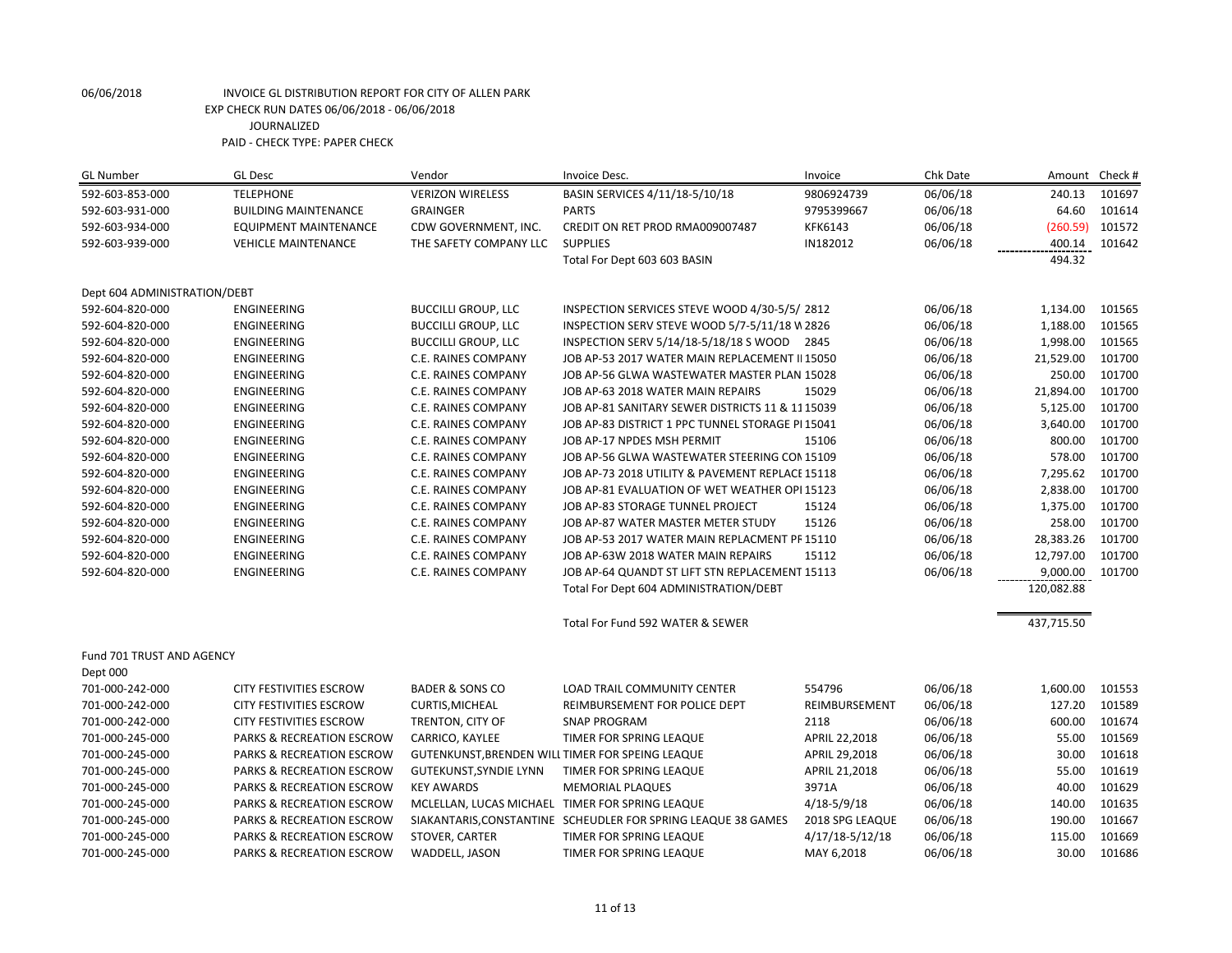| <b>GL Number</b> | <b>GL Desc</b>                              | Vendor                     | Invoice Desc.                                       | Invoice | Chk Date | Amount     | Check # |
|------------------|---------------------------------------------|----------------------------|-----------------------------------------------------|---------|----------|------------|---------|
| 701-000-245-000  | PARKS & RECREATION ESCROW                   | <b>GRAPHICWEAR</b>         | <b>SUPPLIES COMMUNITY CENTER</b>                    | 2499    | 06/06/18 | 435.00     | 101696  |
| 701-000-245-000  | PARKS & RECREATION ESCROW                   | <b>GRAPHICWEAR</b>         | SUPPLIES COMMUNITY CENTER                           | 26388   | 06/06/18 | 603.00     | 101696  |
| 701-000-246-000  | PLANNING/ZONING REVIEW ESCR(ENGLISH GARDENS |                            | <b>SUPPLIES FOR PARKS &amp; REC</b>                 | 8005871 | 06/06/18 | 418.93     | 101602  |
| 701-000-246-500  | <b>ENGINEERING ESCROW</b>                   | C.E. RAINES COMPANY        | JOB AP-01                                           | 15025   | 06/06/18 | 1,486.00   | 101700  |
| 701-000-246-500  | <b>ENGINEERING ESCROW</b>                   | C.E. RAINES COMPANY        | JOB AP-72 FORD MOTOR CO WIND TUNNEL                 | 15034   | 06/06/18 | 17,422.00  | 101700  |
| 701-000-246-500  | <b>ENGINEERING ESCROW</b>                   | C.E. RAINES COMPANY        | JOB AP-71 ARBY'S COMCAST SOUTHFIELD                 | 15033   | 06/06/18 | 54.00      | 101700  |
| 701-000-246-500  | <b>ENGINEERING ESCROW</b>                   | C.E. RAINES COMPANY        | JOB AP-66 VERIZON FIBER OAKWOOD BLVD                | 15032   | 06/06/18 | 240.00     | 101700  |
| 701-000-246-500  | <b>ENGINEERING ESCROW</b>                   | C.E. RAINES COMPANY        | JOB AP-54 VORAN FUNERAL HOME SURVEY SEI 15078       |         | 06/06/18 | 2,862.00   | 101700  |
| 701-000-246-500  | <b>ENGINEERING ESCROW</b>                   | C.E. RAINES COMPANY        | JOB AP-65 TOWNEPLACE SUITES SURVEY SERV 15031       |         | 06/06/18 | 1,458.00   | 101700  |
| 701-000-246-500  | <b>ENGINEERING ESCROW</b>                   | C.E. RAINES COMPANY        | JOB AP-75 CHICK A FIL SITE PLAN REVIEW              | 15036   | 06/06/18 | 617.00     | 101700  |
| 701-000-246-500  | <b>ENGINEERING ESCROW</b>                   | C.E. RAINES COMPANY        | JOB AP-79 SURVEY SERV FIBER TECH                    | 15038   | 06/06/18 | 54.00      | 101700  |
| 701-000-246-500  | <b>ENGINEERING ESCROW</b>                   | C.E. RAINES COMPANY        | JOB AP-80 SERVEY SIGMA TECHNOLOGIES                 | 15091   | 06/06/18 | 567.00     | 101700  |
| 701-000-246-500  | <b>ENGINEERING ESCROW</b>                   | C.E. RAINES COMPANY        | JOB AP-82 METRO ACT PERMIT 123 NET                  | 15040   | 06/06/18 | 972.00     | 101700  |
| 701-000-246-500  | <b>ENGINEERING ESCROW</b>                   | C.E. RAINES COMPANY        | JOB AP-85 SURVEY SERV AUTO SALES                    | 15042   | 06/06/18 | 1,242.00   | 101700  |
| 701-000-246-500  | <b>ENGINEERING ESCROW</b>                   | C.E. RAINES COMPANY        | JOB AP-78 SURVEY SERVICES WOW CABLE                 | 15037   | 06/06/18 | 108.00     | 101700  |
| 701-000-246-500  | <b>ENGINEERING ESCROW</b>                   | C.E. RAINES COMPANY        | JOB AP-75 CHICK FIL A SITE PLAN REVIEW              | 15120   | 06/06/18 | 1,018.00   | 101700  |
| 701-000-246-500  | <b>ENGINEERING ESCROW</b>                   | <b>C.E. RAINES COMPANY</b> | JOB AP-72 SURVEYING FORD MOTOR COMPAN 15116         |         | 06/06/18 | 10,524.00  | 101700  |
| 701-000-246-500  | <b>ENGINEERING ESCROW</b>                   | C.E. RAINES COMPANY        | JOB AP-66 MAIN REPLACEMENT                          | 15115   | 06/06/18 | 1,134.00   | 101700  |
| 701-000-246-500  | <b>ENGINEERING ESCROW</b>                   | C.E. RAINES COMPANY        | JOB AP-65 TOWNPLACE SUITES                          | 15514   | 06/06/18 | 2,322.00   | 101700  |
| 701-000-246-500  | <b>ENGINEERING ESCROW</b>                   | C.E. RAINES COMPANY        | JOB AP-54 VORAN FUNERAL HOME                        | 15162   | 06/06/18 | 1,134.00   | 101700  |
| 701-000-246-500  | <b>ENGINEERING ESCROW</b>                   | C.E. RAINES COMPANY        | JOB AP-78 WOW CABLE                                 | 15163   | 06/06/18 | 200.00     | 101700  |
| 701-000-246-500  | <b>ENGINEERING ESCROW</b>                   | C.E. RAINES COMPANY        | JOB AP-86 ARBY'S REBUILD                            | 15164   | 06/06/18 | 216.00     | 101700  |
| 701-000-246-500  | <b>ENGINEERING ESCROW</b>                   | C.E. RAINES COMPANY        | JOB AP-01 GENERAL PROJECTS                          | 15104   | 06/06/18 | 4,326.00   | 101700  |
| 701-000-249-000  | <b>FLOWER BED ESCROW</b>                    | PAGE, JEFFREY              | REIMBURSEMENT FOR AP ADOPT A FLOWERBE REIMBURSEMENT |         | 06/06/18 | 2,879.04   | 101646  |
| 701-000-249-000  | FLOWER BED ESCROW                           | PAGE, JEFFREY              | REIMBURSEMENT FOR AOPUT A FLOWERBED P REIMBURSEMENT |         | 06/06/18 | 1,855.50   | 101646  |
| 701-000-256-000  | <b>COMMISSIONER DINNER</b>                  | SAY IT WITH FLOWERS        | MEMORIAL DAY WREATH FOR CEREMONY                    | 1706    | 06/06/18 | 100.00     | 101661  |
|                  |                                             |                            | Total For Dept 000                                  |         |          | 57,229.67  |         |
|                  |                                             |                            | Total For Fund 701 TRUST AND AGENCY                 |         |          | 57,229.67  |         |
|                  |                                             | Fund Totals:               |                                                     |         |          |            |         |
|                  |                                             |                            | Fund 101 GENERAL FUND                               |         |          | 161,560.88 |         |
|                  |                                             |                            | <b>Fund 202 MAJOR STREET FUND</b>                   |         |          | 427,149.51 |         |
|                  |                                             |                            | Fund 203 LOCAL STREET FUND                          |         |          | 195,252.10 |         |
|                  |                                             |                            | Fund 226 RUBBISH FUND                               |         |          | 133,704.80 |         |
|                  |                                             |                            | Fund 249 BUILDING FUND                              |         |          | 19,387.09  |         |
|                  |                                             |                            | Fund 250 DDA OPERATING                              |         |          | 15,590.19  |         |

12 of 13

Fund 266 DRUG FORFEITURE - STATE 8,854.85 Fund 271 LIBRARY 3,837.09 Fund 401 CAPITAL PROJECT FUND 124,183.13